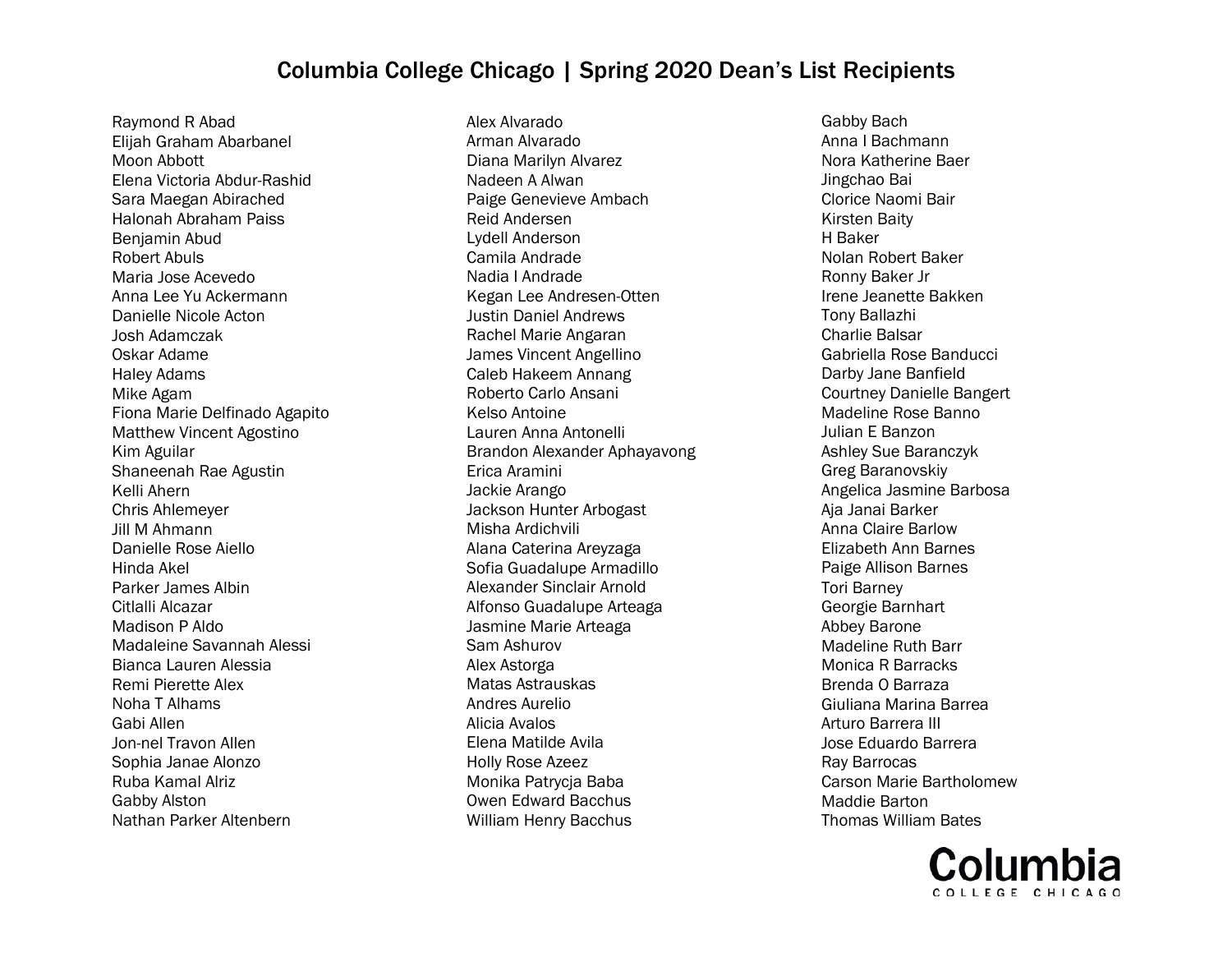Ellen M Batutis Anna Elizabeth Baumeister Mitchell Bautz Ashley Bavcevic Lauren F Bayless Jurni Bayoc Louise Bean Kirsten Shepard Beard Gwenyth Foxe Bechtel Kat Behling Kait Beiriger Claire Marie Belhumeur Brittney Bell Torrie Bell Cy Pedro Beltran Diego Ernesto Beltran Amaya Kaylee Benbow Quincy Nicole Benedict Aneliese I Benitez Elisabet Benitez Gillian Paige Bennett Aisling Mairead Benson Paul Benson Victoria Grace Benson Natalie Rose Benson-Greer Jake Benton Syd Berenyi Bailey Marie Bergen Jay Berghuis Kira C Berkoff Jordyn Berkowitz Maria Berman Katelynn Mary Bernal Hailey Lane Bernardo Kelsey Elizabeth Berner Mary Rebecca Bernthal Alexis Channing Berry

Syd Bertoncello Saba Bhaila Taya P Bhavsar Alexander Evan Bianchi Mikey Bibbs Natalie Renee Biggane Nick Bilski Catherine Daley Birky Brendan Bisceglia Jude Bispels Vanessa Sabrina Bittar Karolina Wiktoria Blachowska Marcus Black Courtney Lee\_Ann Blackett Bella Rose Blackshaw Sydnea Nicole Blair Anna Elizabeth Blank Janelle Renee Blank Justin A Blanner Tanis Blas Georgiana Blenkey-Tchassova Elise Bloedow Ben Blondy Alana Corrinne Bloomfield Katie Blum Nathan Bobey Jack Bobiek III Kayla Anne Bocanegra Sara Orozco Boe Grant Jefferson Boehne Deon Emanuel Bonaparte Ella Bryant Bondy Esme Neve Bonilla Cole Matthew Bonnema Matthew Bonte Luana S Borges Zuri Borsenik

Mario Thomas Bosca Joshua Teuscher Boshell Autumn Luv Boswell Daria Kristen Boudreau Raven C Bowlin Chris Bowling Naysha Loree Boyd Alexis Boyd-Holling Breanna Jean Boyer Grant Thomas Boyer Bennett Boyle Griffin Scott Boyle Celeste A Brace Alison Brackett Dylan Vaughan Bradshaw Sage Raina\_Morstad Brahmstedt Nathan Branch Trinity Amber Branch Breanna Kay Brandenburg Jackson Tyler Brandstadt Anna Maria Bratsakis Miki Brauch Emily Barbara Bremner Kelly Briceno Kevin Briceno Benny Briggs Elisabeth Marie Brigham Fernanda Muriel Brigneti Charlotte Ariela Briskin Laura Zanwen Bronson Jared Edward Bronstein Lucia R Brooks Melissa Brooks Phylinese Vashawn Brooks Wyatt Richard Brower Anna Grace Brown Austin Edward Brown

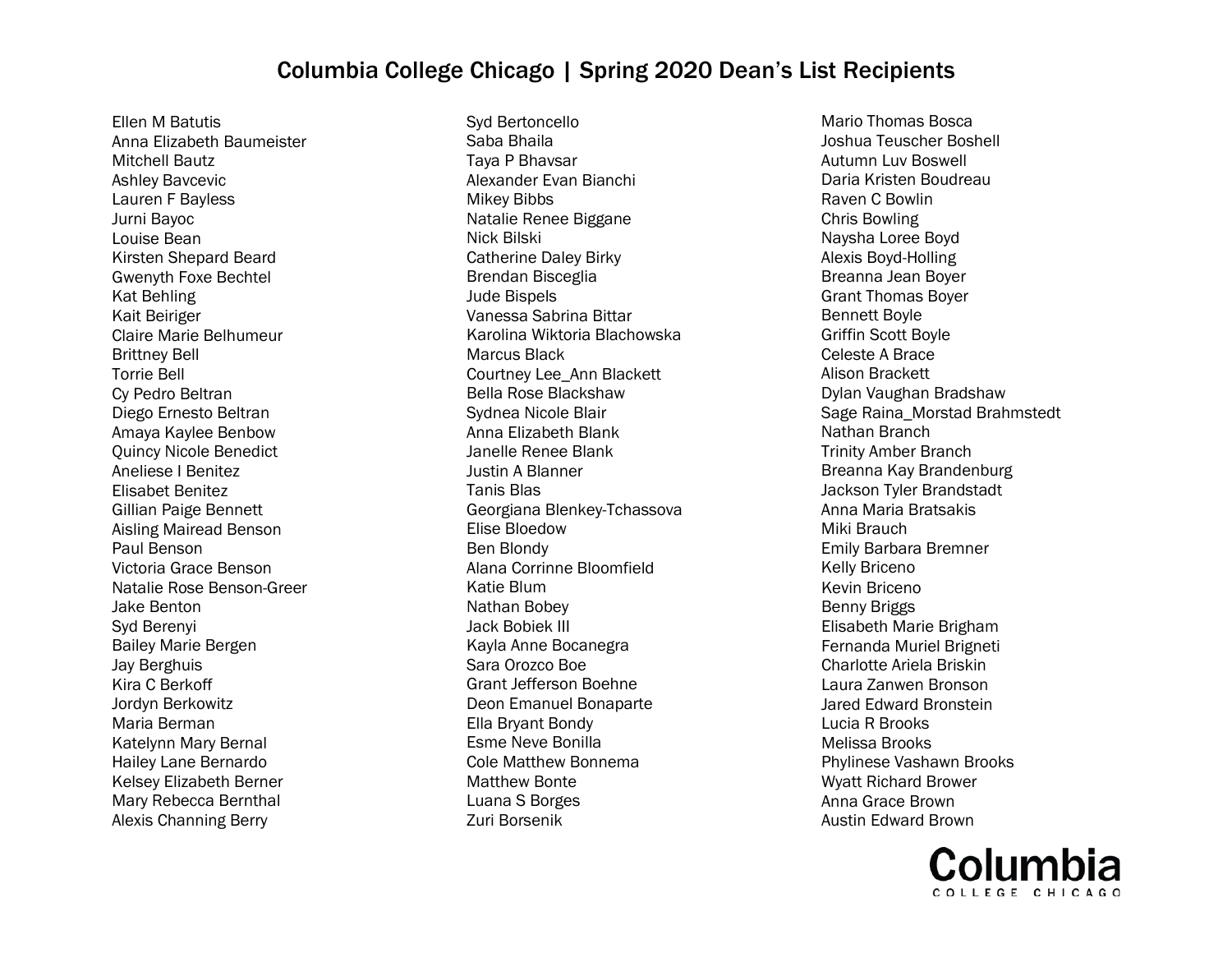Drew Brown Elaine Caroline Brown Jibril Brown Kacie Ruth\_Helen Brown Kaylee R Brown KiKi Brown Mark William Brown Tariel Angelique Brown Zak Brownell Dana Elise Brownewell Tessa May Brubaker Casey Catherine Bruchwalski Jude Enjolic Brummett Paige Alison Brunsen Jonah David Brustein Almani Camille Bryant Izzy Bryant Kyree K. Bryant Elsa Mae Brydalski John Robert Buchaniec Noey Budde Alexus Nicole Buford Gabriela Bula Trisha Bundhoo Cora Hund Bunten Kaely Faith Burgardt Austin Lee Burkholder Amanda Jane Burris Darynn Josephine Burton Anna Marie Busalacchi Audrey N. Busbee Mahala Amy-Lin Bush Elle Buss Ava Butera Caira Jenae Butler Michelle Ann Butler Nina-Jo Buttigieg

Elon Imani Byers Michaela Elizabeth Byers Matt Byrne Cynthia Caballero Fabian Cabrera Frida Cabrera Shekinah Cage Delilah Caldera Sam Caldera Yesenia Calderon Ignacio Calderon Salinas de Lozada Emily Jean Callahan Kirby R Callan Jared C Callaway Koda Calma Marielle Calvano Lesley Calvillo Anyssa Kaylyn Camacho Jordyn Camarena Chris Camargo Zeno P Camera Macy Camille Miranda Katherine Campagna Ambria Kelcy Campbell Margaret Erin Campbell Jerry Campos Karla Esmeralda Campos Nick Candey Carolyn Ann Cannon Liberty Cantzler Yu Cao George Joseph Carioscia Jr Aj Caris Cameron Clark Carlson Lexi Carmody Julia Ann Carnaghi Justin Lowell Carpenter

Samira Carr Emma Nicole Carrillo Shannon Christi Carrillo Garcia Jennifer Lynne Carroll Michael Joseph Carroll Scott Matthew Carstens Kailan R Carter Kylan Elisha Carter Syvanah Louise Carter Lev Chanan Caruso Marisa Rose Cascio Dylan M Case Devon Casey Josephine Castellanos Andria Hannah Castillo Kyle Castillo Maria Castillo Sandybell Castillo Aileen Nicole Castro Alondra Castro Mia Jasmine Castro Teddy Castro Thalia Castro Sam Cederholm Indiana Am Celerier dit Lormont Nova Centeno Rory Francis Chaillier Alex Chan Anna Chandler Conner Joseph Chant Jackson Daniel Chant Sr Shannon Nicole Chapin Caley Jordan Chaquinga Nicole Char Cindy Chau Tran Zanskar Chaudhari Cherita Genee Chavers

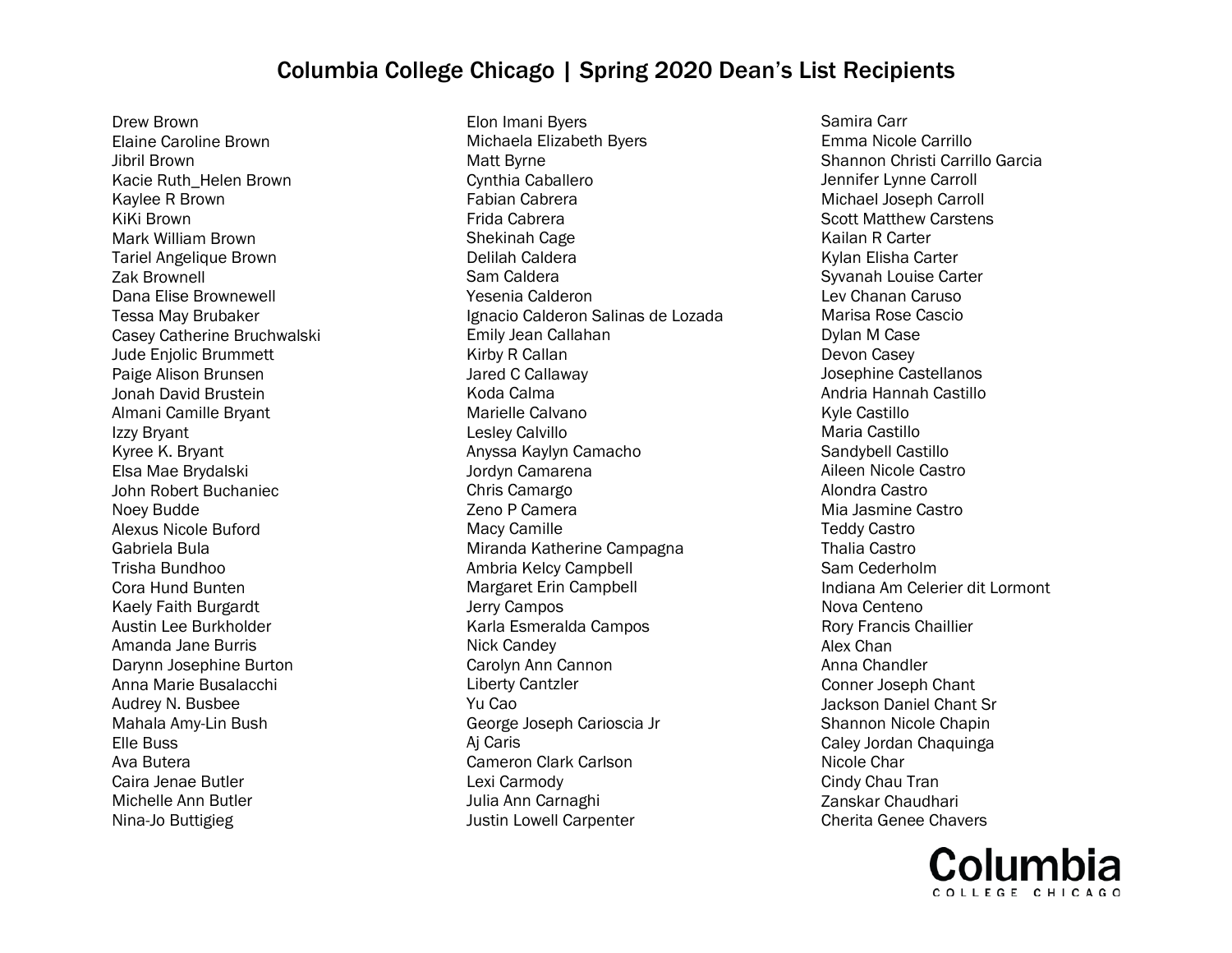Isaiah Chavez Jennifer Giselle Chavez Malcolm Dennis\_Blondin Chen Michael Chen Yu Chen Chen Cindy Cheng Grace Cheng Mitchell Ray Cheng Evan Yash Chhabra Courtney Angela Chiappone Gabe Chinchilla Yanni Chisolm Molly Lynn Chmiel Philip Cho Katie Chojnacki Kalin Alice Chong Ivan Chou Elena Rose Chow Rebecca Denise Chrabaszewski Sebastian Mateusz Chrzanowski Rebecca Un\_Ying Chu Jocelyn Ann-Marie Chubb Alex Ciancuillo Zach Ciecko Jacques Robert Ciesla Mary Alex Cina Clare Anne Cinelli Andrea Cisneros Cole Clark Mickayla Hope Clark Patrick Jeffrey Clark Tony Clavio Madeline M Clemens Chloe Raven Clement Lili Clendinen Pat Clifford Zac Clingenpeel

Parker Colby Cloutier Aneya Noelle Cobbs Tia Marie Cochlin Allison Marie Cochrane Andrew D Cohen Sam Cohen Catherine Karin Cohn Jacob Coker Isabel Alexandra Colado DeeDee Collins Elizabeth Rose Collins Meg Collins Sam Collins Sydnie Marie Collins Tara A Collins Moira Francis Colvin Alaina Renee Conner Jonathan Riordan Connolly Danielle Mireya Contreras Jr Jackson T Cook Ashley Nichole Cooper Eli Girard Cooper Peyton Marie Cooper Steven Cooper Christine Michelle Corazza Augustus Carl Corder Aiden Robert Cordon McKone Trevor Corkery Taylor Ann Corkill Cathleen Cosajay Alejandra Cosio Simona Adele Costanzi Alba Mariely Cota Harrison Leo.\_ Cothran Hollie Wynter Coto Olivia Grace Covey Richard Walter Cox

William Matthew Cox Flavia Alexandra Crainic Aidan Samuel Cramer Sydney Cramer Grace Elisabeth Creech Kellin Maxwill Cremeens Candice L Crisp Connor Ian Criswell Josiah Antrosio Croegaert Allison Cross Kirby Grace Cross Isabella Marie Crum Adriana Micaela Cruz Angelica Cruz Sophia Marie Cruz Maya Delaine Cruz-Phillips Sarah Mackenzie Cullen Chris Cunnane Zach Duane Cunning Patrick Hagan Cunningham Sammy Cunningham Sean Patrick Cunningham Caitlin Elizabeth Cusack Nicholas Cusanelli Carmen Marie Cyr Josh Czuba Christina Saad Dababneh Mats Joseph Dahlberg Kallie M Dahlman Zoe Bianca Dale Zoe DAmato Leslie Marie Dame Ora Batya Damelin Brandon Tyler Dams Marco Evan D'Andrea Skyler Laura\_Sage Daniels Kaitlyn Christina Daniluk

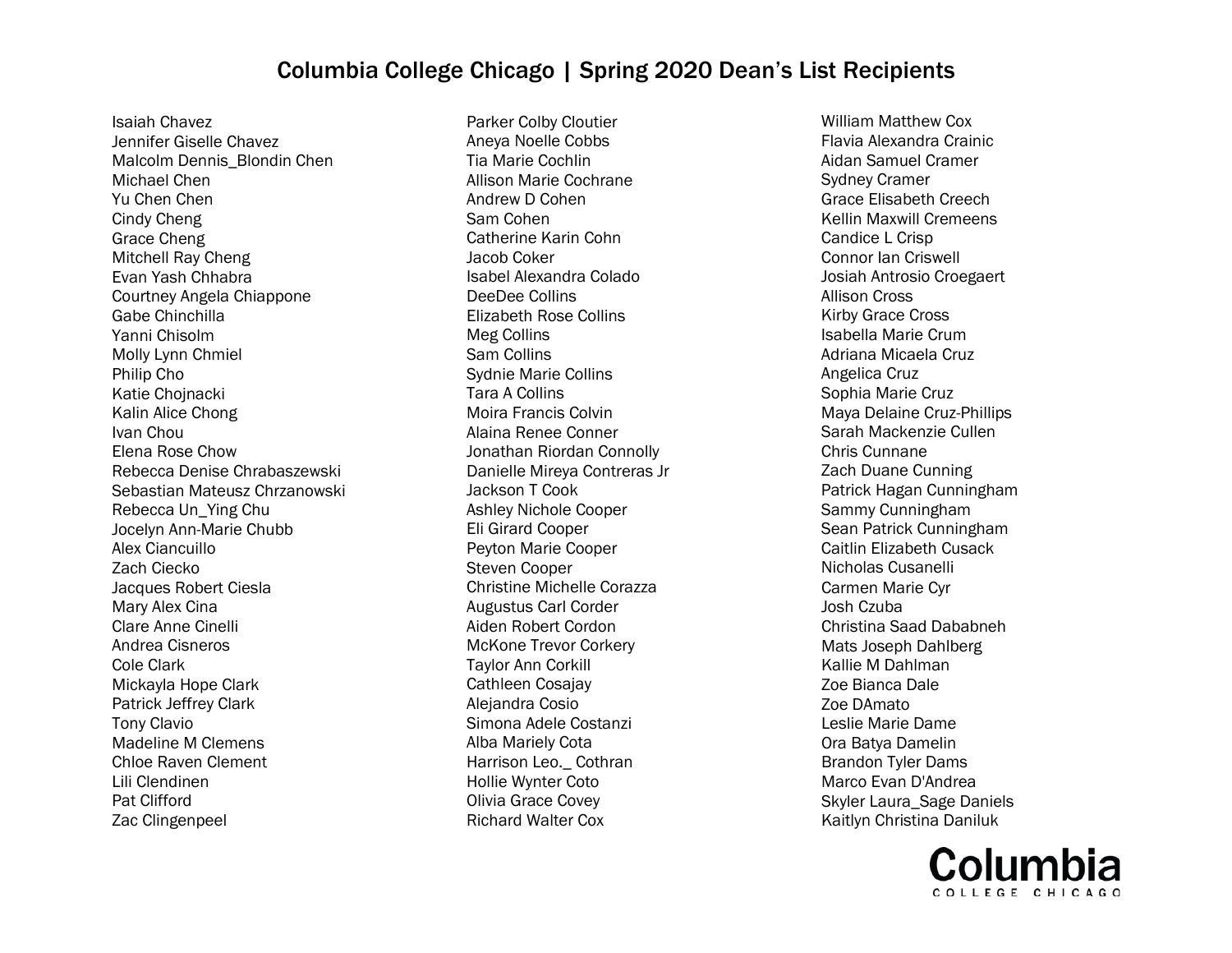Jack Daraitis Athina Darrus Sean Daugherty Leanne Marie Dauhajre Cynthia Davalos Jasmine Desiree David Gareth Davies Heather Marie Davies Hannah Ruth Davila Isaura Davila Ruben Davila Jr Aaliyah Monique Davis Aaliyah Davis Allison Davis Che Maurice Davis Dorian Lavon Davis Grace Jane Davis Hannah Davis Hannah Doreen Davis Kolin Ryan Davis Mackenzie Mae Davis Naiya Frances-Louise Davis Shannon Ashley Davis Sydney Kay Davis Robert Thomas-Lee Davison Brenden James Dawley Krizia Michele De Abreu Fabian Orlando De Diego Isabella De Jesus Constantino De La Garza Gonzalez Sr Abigail Rose de Leon Ginger Alexandra De Leon Ijah de Leon Martina De Leon Orlando De Leon Jr David Ismael De Los Angeles Angelo Casagrande de Mello

Jose De\_Jesus De Paz Mikekara Dean Belle Decker Mikaela Helane Dee Davis Gilchrist DeFur Javier G Degante Kennedy Grace Dehoop Andru Dejesus Marian Del Valle Sean Michael Delahunt Michelle Lynn DeLaMatter Kyle Gregory Delaney Sol Delgadillo Amaris T Delgado Ethan Delgado Olivia Audrey Deloian Maddison Faith Denault Belle Denby Breanne Mackenzie Dengler Rita Clare Dennin Camilla Renee DePinto Alyssa Laurenne Derezycky Austin Tyler Derrickson Winston Ricard Derry Kayla DesEnfants Mari Devereaux Heather Devin Justin Davidson DeVito Ian Devitt Alexis Lauren DeWitt Hailey N DeWitt Kathryn S Deykun Alex Diaz Ixy A Diaz Jackie Diaz Kaley Diaz Mila E Diaz

Jennifer Scarleth Diaz Tinoco Scott McCoy DiBenedetto Alyssa Nicole Dichoso Erin Elizabeth Dickson Aidan Kidd Diefenbach Jess Dieguez Gavin Diehl Liam Pierre Dieu Sofia Cassandra DiGiovanni Jake Anthony Dillon Shane M Dioneda Sara Jane DiPaolo Ryan Dircks Rachael Ann Disher Catherine Bacol Dodds Thomas Dodez Maureen Kara Doherty Christopher Joseph Dolan Bianca A Doman Aurelia Renee Dominguez Christopher R Donahue Reilly Aileen Donnelly Caitlin Anna Dooks Brianna Rose Doran-Moriarty Jacinda Rue Dorian Eric Anthony Dorsa Alyssa Marie Dorsel Emmett Douglas Carlos James Douglas Jr J.T. Doyle III Amanda Dragovic Ryan Michael Draybuck Kristina A Drendel Marisa R Drinkwater Triana Alexis Drozd Delaney Ansleigh Drummond Kacper Krystian Drwenski

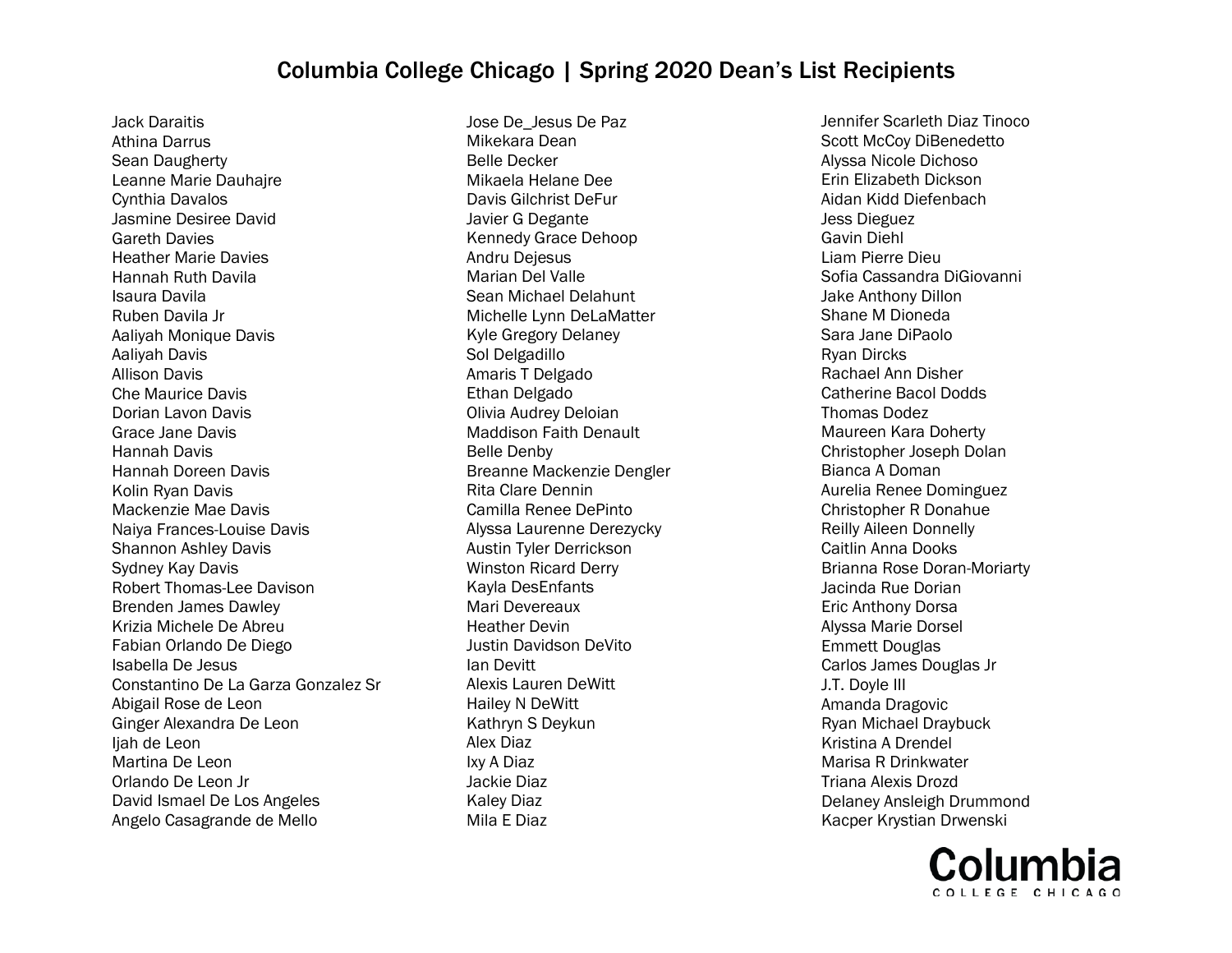Calista Kundankia DSouza Yuxin Du Antony Noe Duarte Cesar Alexis Duchi Jr Harrison Alexander Ducommun Charlotte Duff Cole Riley Duffy Erin Rachelle Duguay Makeda Kathleen Duncan Matthew Anton Dunko Shane Christopher Dunn Jazmin Duran Nery Duran Lila Ruth Durrett Ishan Dutta Elliott Gerard Dynes Loryn Mae Eagleson Shelby Nicole Easum Gabrielle Rose Eatherton Brendan Scott Eathorne Corbin Eaton Emma Kate Eaton Zeb Eaton Luise Ebeling Taraja Echols Naomi Yolanda Edwards Porter Drew Edwards Jordan Efird Catrin Blythe Efken Eva Dulaney Eig Jeremiah Joel Eison Bridget A Ekis Zoe Leigh Elerby Lexi Elias Vanesa Elias Isabella Martin Eliopulos Jonathan Jerome Elkins

Jackie Elliott Mia Christie Elliott Magnolia Blue Emerson Kitson Emery Eva Marie Empleo Katie Engler Wesley Azores Enriquez Daphne Guadalupe Escalante Edgar Espino Emily Lauren Espinosa Kelsey Anne Estoque Bianca Estrada Jacob Sheridan Estrada Asha Mangione Ethington Brooke Eubanks Devin Therese Evans Thomas Kent Evans III Gabriela Victoria Everett Tessa Raeshelle Fairbairn Joel Fajardo Christopher Farah Stefanie Veronica Farfan Frances Colleen Farlee Sunnie Ann Farrar Gillian Nicole Fauntleroy Yaseen Fawzi Shahzeb Murad Fazal Jason Federer Isabel Marie Feldhaus Sofia R Felino Cristian Felix Mary Lee Fenner Kacey Ferber Tyler Ferguson Juan Fernandez Seri Haelen Fernandez Guillermo Ferreira

Carrita Michelle Fields Nadia Fields Mary Filatova Kat Filipatos Maddie Fine Natalie Sarah Finfer Evan Fintzy Katelyn Elizabeth Fiorani Colwyn Thure Fischbach Emily Fischer Lizzie Fish Donovan X Fisher James Timothy Fitton Jr Joey Fitzgerald Andrea Nicole FitzPatrick Jack Fix Neo Flammanc Nolan Inglis Flavin Luke Edward Fletcher Edgar Edwardo Flores Kaylle Flores Jasmine Flores-Nunez Tea Floyd Snag Flynn Penny Folger Tyler John Ford Ethan Forde Sophie Arianne Forsyth Gretel Marie Forsythe Nicholas Joseph Forsythe Camilla Forte Silva Bonnie Rose Fortier-Shultz Kat Fortner Sam Fosbinder Cecile Fountain Jardim Keely Marie Fouts Kaylee Fowler

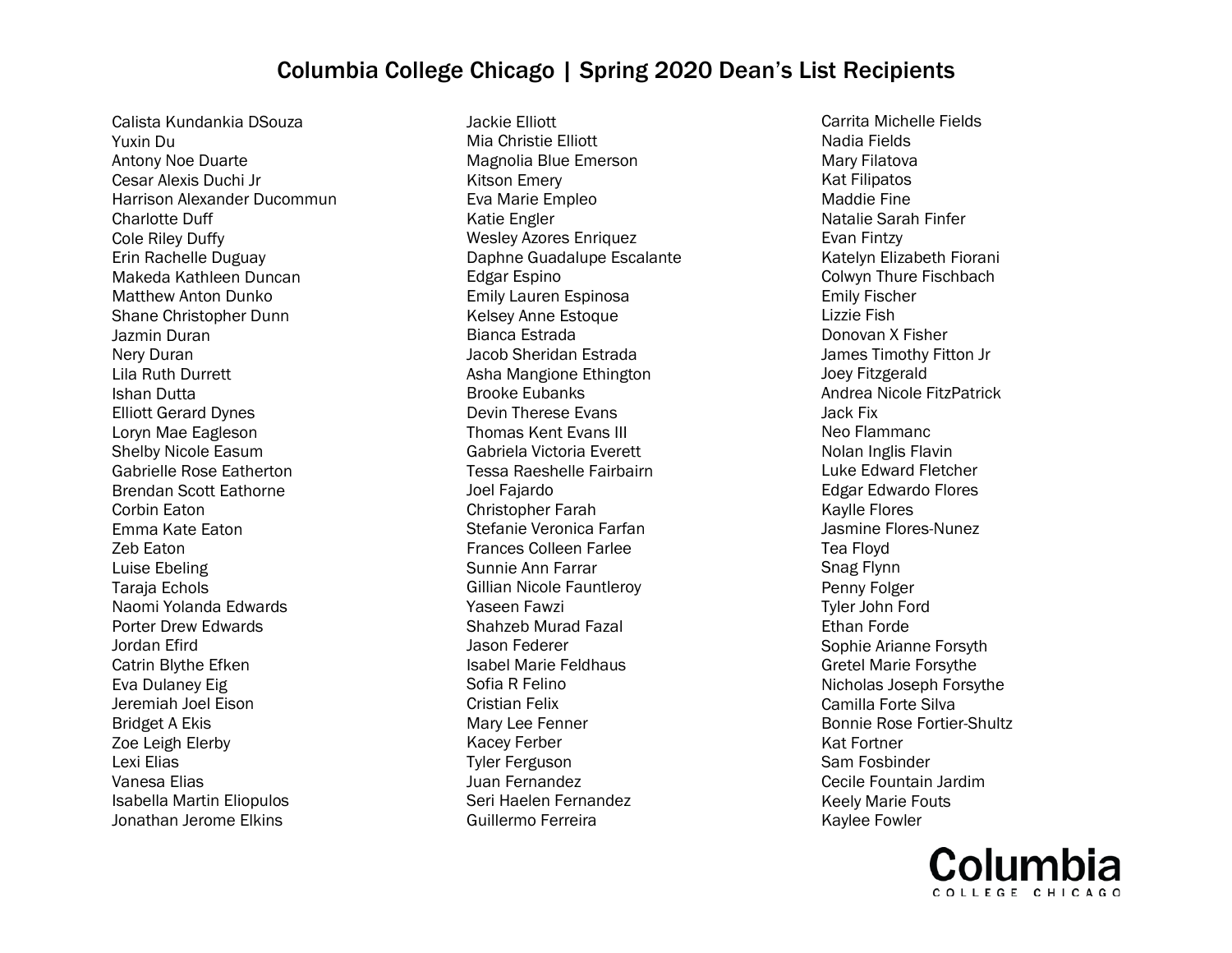Charlie Fox Jake Foy Bayden Fraley Destiny Frangos Daniel G Frank Madeline Jane Franklin Katherine Marguerite Franks Hylan Gabriel Frassrand Mia Nicole Frazier Mary Kate Freelove Gabe Freeman Dale Andrew French Martin French Bennett Frese Dana Marie Fretty Hannah Lillian Frick Mikayla Anne Frigo Alice F Frishman Scarlet Frishman Stefanie Ann Frontera Francesca Wren Frost Kylianne Elizabeth Fuchs Paige Nicole Fuhrman Katelynne Marie Fulford Maya Frances Fuller Hannah Fyfe Isabel Jean Gable Victoria Gabriele Karolina Maria Gadek Jacob Albert Gage Julia Noel Gagliardo Rachel Eva Gailloreto Marc Vincent Dictado Galang Ximena Galindo Destiney Paige Gammon Taylor C Gammon Ari Ganahl

Haotian Gao Max Garay Pedro Nogueira Garcez Alejandra Garcia Alejandro Garcia Garrett Garcia Iris Garcia Jennifer Jazmine Garcia Lily Ellen Garcia-Daly Ang Gardner Gregory Nicholas Garibay Jack Garrett Kevin M Garrett Ashley Renee Garver Kenise Tahonne Gaston Declan Richard Gatenby Ruby Madison Gatenby Brian George Gatewood Bea Gauthier Jana Caitlin Gautschy Wiktoria N Gawor Caity Gee Michael Solomon George Stefano Georgiafentis Alexandra Salling Georgopoulos Jared B Gerard Kamarie Brianna Gerring Sonia Ghanbari Rad Isabella G Gianesi Sandra Karla Gil Ally Kathleen Gill Sydney Marshall Gilliam Erin G Gillihan Sarah Elizabeth Gilmore Talya Ginsberg Reese Taylor Givens Marcine Delano Gladney

Lauryn Michelle Glaser Jamie Glass John Patrick Gleason Ethan Boyd Glover Alex Bohdan Glowacki Lauren M Glowacki Gianella Goan Stanley Rex Godfrey Denisse Godoy Chai Golden Luke Austin Goldfain Irina Goldman Jennifer Amalia Goldstein Amber M Goliath Joey Gomez Bri Gonzalez Harmony Christina Gonzalez Kaleb Justo Gonzalez Alton Kingston Gooden Tatiana Maria Goodman Fiona Isabella Good-Sirota Naomi Arlene Gorden Alana R. Gordon-Levine Petya Valentinova Gotseva Theresa A Goudy Jesus Govea Jr Julie Ann Govedarica Anna Drew Govert Grace A Govostis Paige Lynne Grable Julia Rose Gradwohl Madilynn Joanne Graefen Kate Graham Rachel Ellen Graham Marquisa Victoria Granberry Isaiah Terrell Gray Gregory Louis Greco Jr

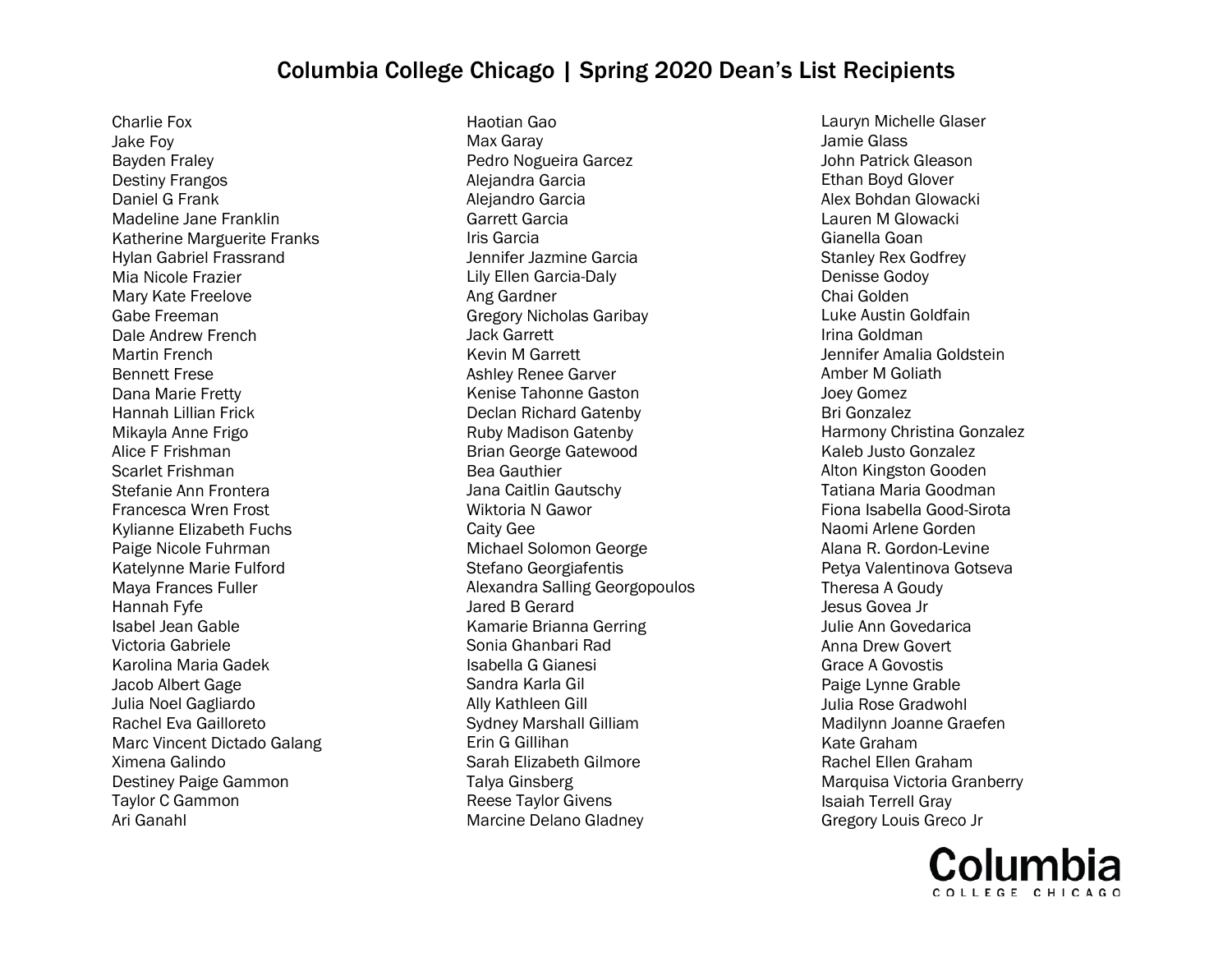Dot Green Faith Chara Green Madison Rae Green Michael Green Zachary James Green Julia Elizabeth Greene Ethan Morrison Gregory Elaine Hope Greiner Oliver Grenke Tom Greto Daniel Joseph Grib Rylee Bradford Griffin Samantha Dorothy Griffin Taylor Alyssa Griffith Genus Griggs Helen Merret Grimes Matthew William Thomas H Grimes Jordyn Rose Grist Tom Louis Groebe Cooper John Gros Alexa Janelle Grosz Fiona Groth Taylor Lynn Grubb Aaron James Gruenthal Erin Cyrene Gruenwedel Dominic Angelo Gruszczynski Julka Gryc Christopher Grych Brian Eliot Grzeszkowiak Tyra Guan Cristina Maria Guarino Sullivan Phillip Guay Isabella Jean Guerrero Karina Guerrero Ben Guest Ari Guevara Ariana Guijosa

Veronika Martinova Guncheva Joeseph Forrest Guritz Joe Gustafson Noel Alejandro Gutierrez Sesash Gutierrez Kenneth Malik Guy Jr Aryanna Guzman Helena Haber Karen Habicht David Aaron Hacker Lucien Hacker Joanne Halim Quencey Elizabeth Hall Quintessa Grace Hall Veronique Carmel Hall Aidan Halm Elizabeth Grace Hamilton Hannah Ruth Hamilton Aaron Hamlin Morgan Ann Hammen Reagan Claire Hampsher Lindsay Kayla Hampton Nicole Lynn Hampton Lev Beton Handmaker Zoe M Hanlon Layla Li Hannaford Laiqah Lorraine Hanold Luke Draughan Hans Kyle William Hansen Anna Grey Hansford Matthew Lee Hanssen Zhihao Hao Caroline Grace Harader Madison Brooke Harlow Alana J Harmon Rachel Mairead Harreld Joseph Buckley Harrington

Brea Ashlei Harris Jamie Harris Micki Harris Nikko Harris Olivia Marie Harris Tyshay Ebony Harris Jake Daniel Harrison Jozalyn Paige Harrison Skye P Harrison Sammy Harris-Watts Julia Lauren Harrold Cory Hart Hailey M Hart Jason Hart Drew Hartley Alex Hartman Audrey Renee Hartnett Aliseea Jean Harwood Emeer Hasanpoor Yasharah Hashmi Madalyn Mae\_Louise Hatfield Auden Hattendorf Kaylie Sun Haueisen Joshua E Hauert Mya N Haupt Tandrea Hawkins Mj Hawks Camilla Sara Hawley Grace Elizabeth Hayes Krissy Haynes Peilun He Therese R Healey Jesse Andrew Healy Paige Emily Healy Madi Hedrick Ingrid Caroline Heenie Aung Hein

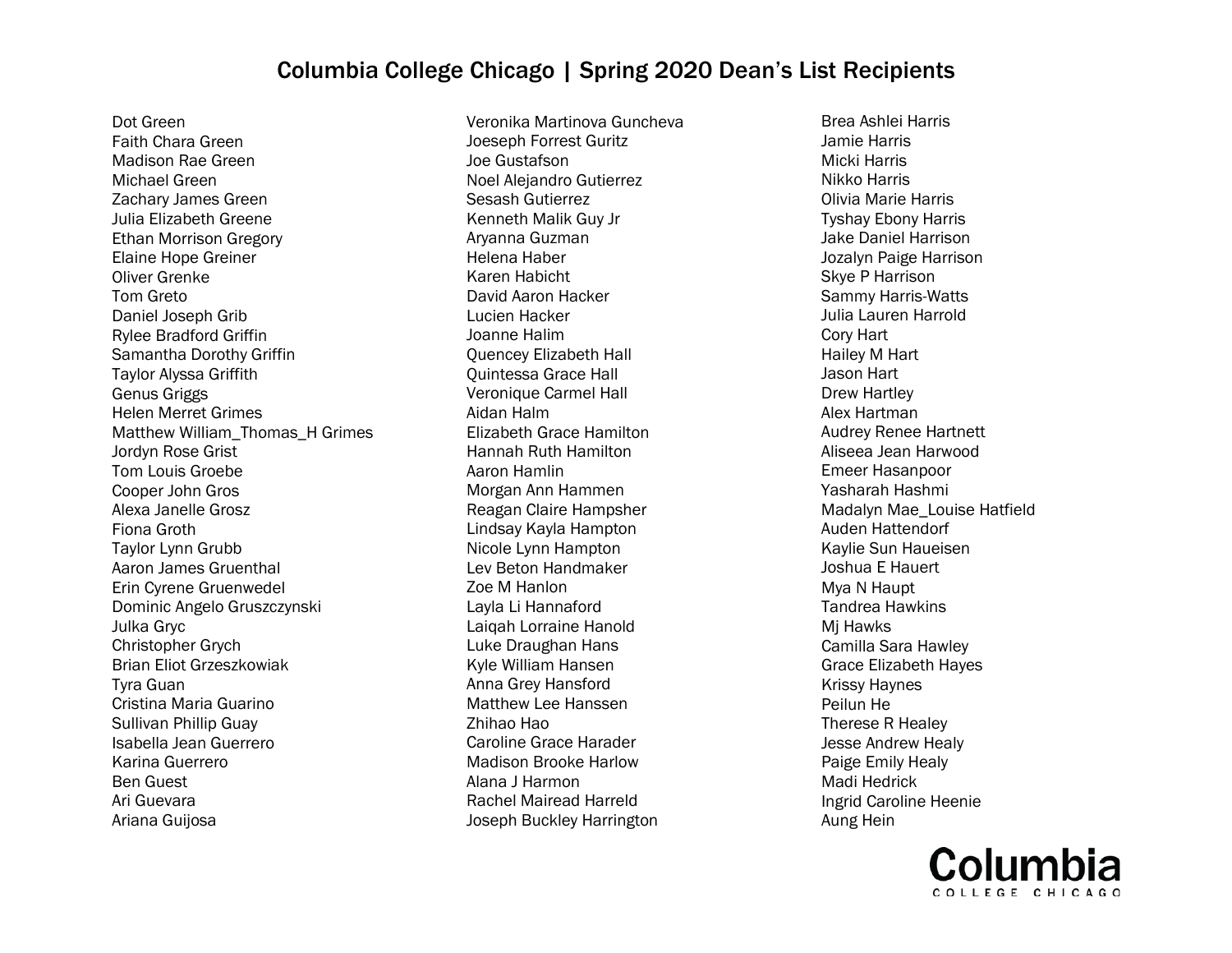Caroline Ruth Hein Edward Joseph Hein Michela Elizabeth Hein Emma Samantha Heines Charles Anthony Heiter Kira Rose Henderson Matthew Amory Henderson Jr Sydni Sara\_Simone Henderson Adele Henning Sariah Courtney Henning Katelyn Marie Henry Leland Craig Henry Sophie Grace Henry Maya W Henry-Maingi Dom Hensel Grace Elizabeth Herbert Alberto Octavio Heredia Arianna Juliette Hernandez Armando Hernandez Belen Hernandez Giselle Hernandez Michelle M Hernandez Teresa Elizabeth Hernandez Reid Hewett Gabby Hiatt Brooke Hicks Jo Hightshoe Gail C Hildebrand Michael Anthony Hilgendorf Mak Hill Molly Jane Hill Juan Hilsaca Cynthia Nicole Hindmon Savannah Rose Hink Wil Randolph Hinkle Mira Grace Hinzman Sam Hirsch

Summer Rae Hoagland-Abernathy Henry Thomas Hoare Haven D. Hobart Emily Paige Hochbaum Summer Hockley Lauren Ashton Hodges Emma Rose Hoffman Grace Hoffman Colleen Anne Hogan Dillon Patrick Hogan Evangeline Zay Holden Joy Elizabeth Holder Ellis Ian Holland Jori Hollander Andie Hollanitsch Jack Lewis Hollis Kennedy Caitlyn Homan Victoria Isabel Hooten Emma Elizabeth Hoover-Grinde Sivan Ariel Horowitz Rima Househ Lauren Olivia Howard Miles Greggson Howell Owen Rutledge Howell Kelsey Michelle Hoyle Chanakarn Hraymanee Connor Hu Esther Huang Joyce Huang Carly Nicole Hubbard Olivia L Hubbell Liesl Ann Huber Jack Hubert Aleya Marie Huebner Nancy Elinore Hueneke Brooklynn Paige Huerta Braeden Huff

Gabriel August\_Rosenberg Huff Allie Huffman Ellie Huggins CJ Hughes Lilli Hughes Erika Huicochea Riley Michael Hulligan Liam Joseph Humel Nicolette Joy Hummel Shoana Tennessee Hunt Wyatt Starr Hunter Sophia Lyn Hurley Zoha Hussnain Gabriela Hutchinson Bailey Suzanne Hutchison Natalie Hyland Alexandra Veronica Ibarra Amanda Ibarra Anabertha Ibarra Irvin Israel Ibarra Martin Ibarra Patrick Alan Ickes Taylor Lyn Imperatrice Lily Bea Indie Keri Faith Inge-Marshall Michael Thomas Ingram Maddy Ipema Jalen Jarreau Isley Jettarin Issaravanich Alyssa Grace Iverson Carley Dawkins Ives Nora Ivey Karissa Ivory Emma J Ivy Sophia Maria Izquierdo Aleah Nicole Jackson David Leroy Jackson

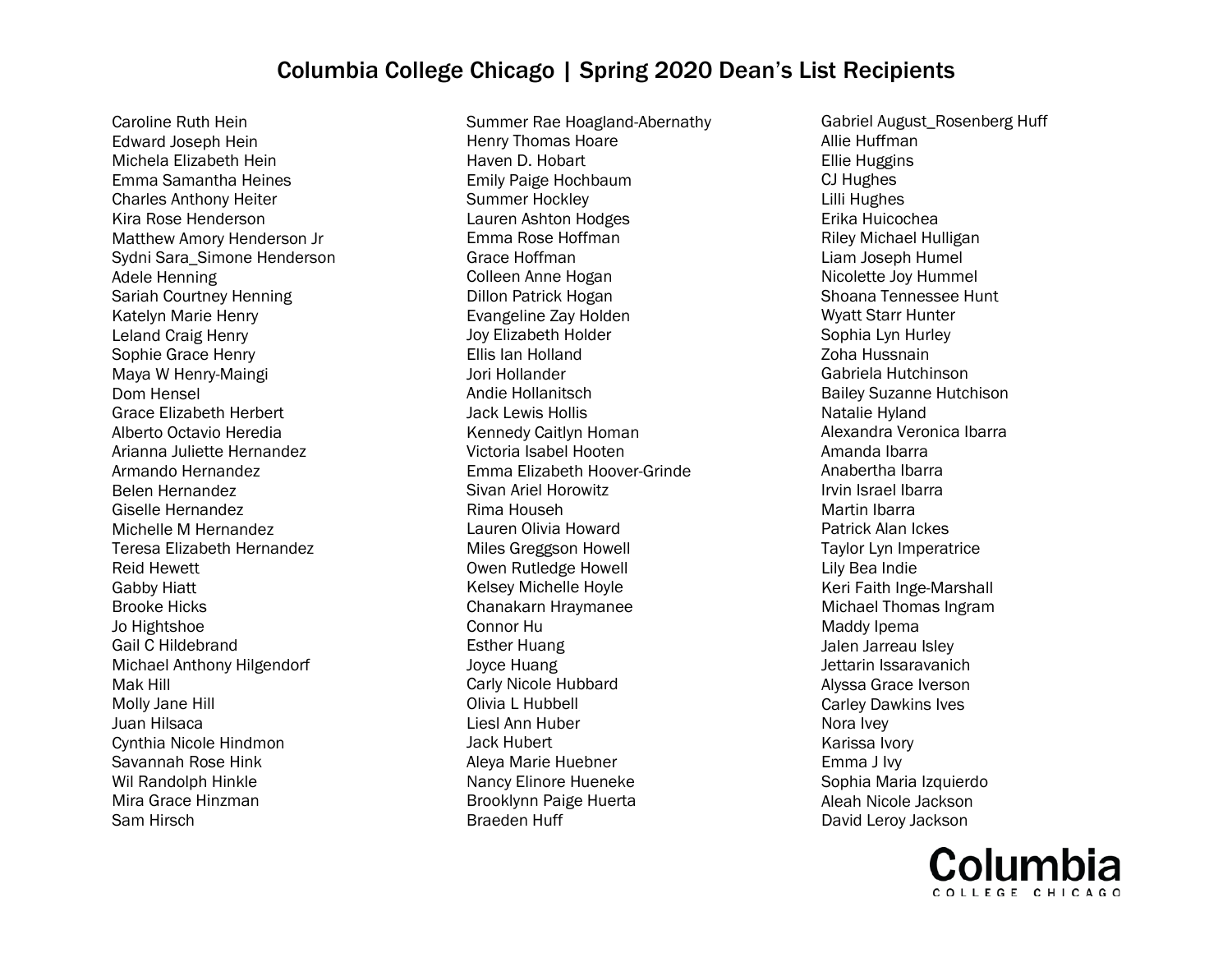Tristan Blue Jackson Megan Esther Jacobs Emily Michelle Jacobson Samia Fatima Jaffar Asher Jaffe Ainsley P Jahr Riley Jane Jakusik Hailey Ana-Maria Jamann Alex James Victoria Lee James Peytin Janda Illa Jang Pj Janicki Megan Joy Janis Julia Janiszewski Elizabeth Deborah Janssen Bayan Jarad Juanes Jaramillo Katherine Lyn Jarema Casey Eugene Jarmes Jacob Fox Javor Justin Matthew Jay Ian Jeannin Nikola Jelinkova Liam W Jennings Noah Austin Jennings Devyn E Jessogne Carlos Philip Jimenez Isabelle Jolanta Jimenez Joleen Miranda Jimenez Mogueli Jimenez Catherine Jin Spencer Gibson Jobbe Amanda Adela Johnson Ashaunte E Johnson Dani Sylvel Johnson Evyn Johnson

Kenyetta Johnson Maggie Johnson Martin Buck Johnson Mia Silva Johnson Rose Johnson Ruth Marie Johnson Stephen James Johnson Katie Lynn Johnston Manuel Alejand Jolliffe-Mahoney Brooke S Jones Jensen E Jones Jordyn Jones Kaitlyn Marie Jones Kinsey Elise Jones Maddi Jones Marisa Nicole Jones Prince Nikeyo Jones Sabrina Virginia Jones Vivian Jones Vashon Tremayne Jordan Jr Mary Rose Jorgenson Ivan Michael Joseph Oliver Joukowsky Jessica L Jourden Jessica Lynn Jurewicz Jessica Caitlin Kain Ariana Mieko Kanaya Heuigyeong Kang Kimberly Maria Kapela Parker Robert Kaplan Isabel Valerie Karp Ryo Karr Reese Kasich Evan James Kasle Paula Katris Rebecca Katula Christopher Kearns

Rachel N Kearns Jack R Keating June Ann Keating Patrick Thomas Keen Caroline Eldridge Keenan Mae Olivia Kelke Erin Leigh Kelly Liz Kelly Ryder Nickolas Kennedy Maura Kent Laila Morgan Keppard Macey L Kern Kate A Kerpan Dylan Rosemary Kerr Victoria Jane Kessinger Nicole Kezdy Ammara Makeena Khalid Kate Kiehfuss Chan Woo Kim Andrew Jordan King Emily Jane King Jasmine King Kierah Tarah King Sarah Rae Kinn Darian Claire Kinnavy Thea Katheryn Kinner Jeremy Aiden Kirkland Alexis Joyce Kirkpatrick Jaidah Michelle Kirksey Paige J Kizer Katie Klear Sophie Klechka Marcus Klein Katlyn M Klepp Emma Minette Knapp Crystal Ariana Kniebusch Peyton John Knowski

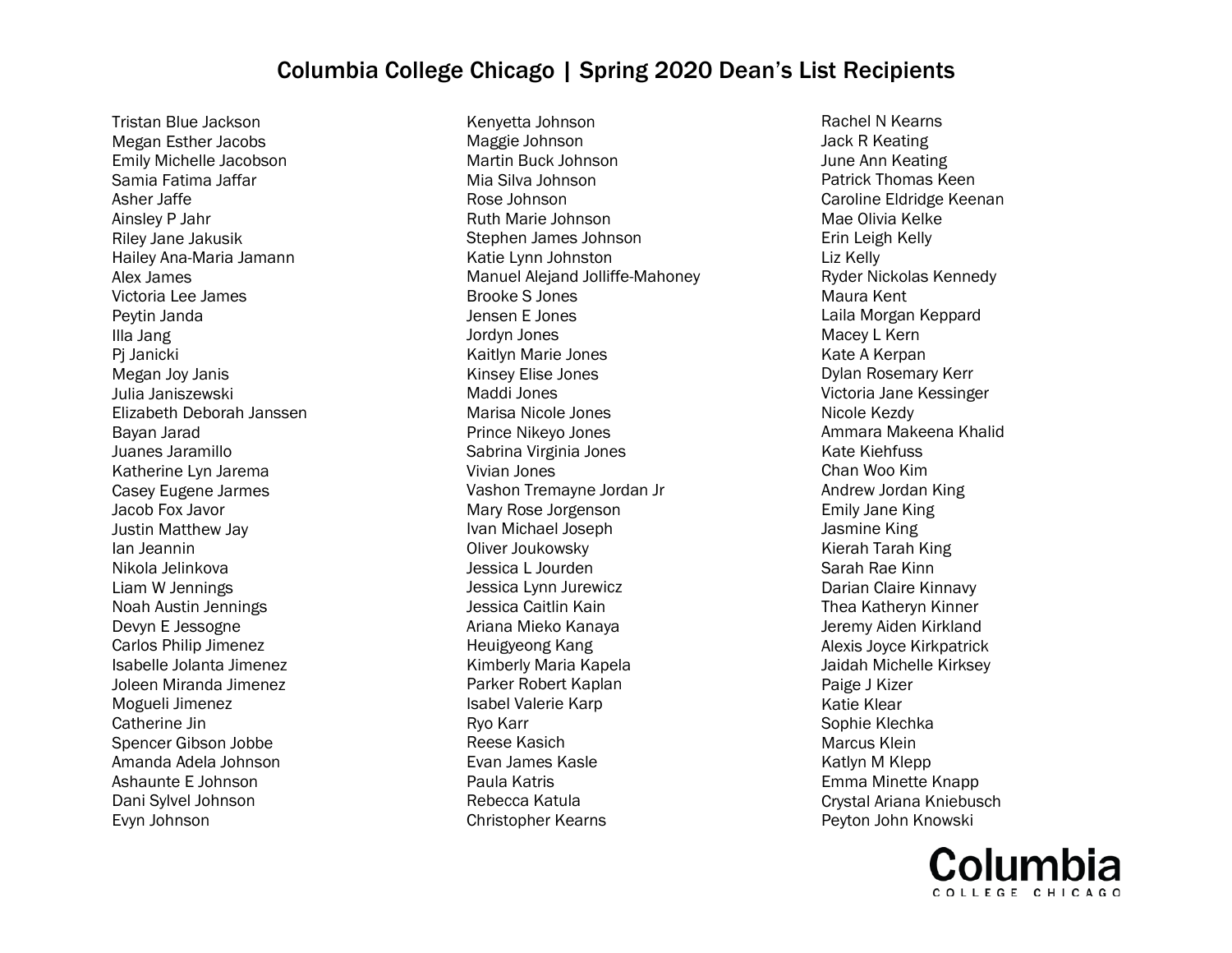Celia Rose Knox Katelynn Kay Koeppel Taia Michele Koker Oyku Kolat Megan Lee Konieczka Michael Lee Konyar Armin Korsos Taylor Lynnett Koski Sara Jean Kough Samantha Mary Kowalski Phoebe Rose Kozinets Kristyn Danielle Krajewski Daniel Kramer Sarah Ann Kratz Katrina Krause Lilah Anne Krause Seamus Connor Kreitzer Bianca K Kreusel Abbie Krider Ellie Willens Krigman Audrey Marie\_Catherine Krolnik Alivia Rose Kronberg Cole Edwin Krueger Sierra M Kruse Jennifer Noelle Kubicki Greg Kucera Alexis Joy Kuhlmann Jenna Kate Kurecki Ev Kurywczak Fern Kutcher Annika Liesl Kuz Sasha Kuznetsov Alex K Kvapil Eric Kwon Isabella Sarah La Bove Camila Alejandra La Torre Victoria Rose Lahowetz

Caroline Cato Lake Julianna Katherine Lakomski Huy Minh Lam Louis Lam Nik Lamaack Josette Byrne Langevin Marissa A Laqui Avery J Lareau Cole Beldyn Larsen Robert Steven Larussa Jr Will Latimer Paige Nicole Lau Emily Anna Lauer Josh Laurich Madeline Elizabeth Lauritson Montana Rose Lavallee Chris Laverghetta Jupiter T. Le Rhonda Le Stephen Armen Leacock Mallory Nicole Leadman Kasey Leahy Gabriela A Leal Lauren Claire Leazenby Jack Lebersfeld Elizabeth Lebow Aaron Lee Cameron S Lee Chiana K Lee Colin Anthony Lee Daisy Lee Eric Lee Georgia Lee Khari Amir Lee Michelle Jihyun Lee Parker D Lee Nicole Leftakes

Joshua Spatz Leftwich Hannah Catherine Lehman Vicki Lei Makenna Lynn Lemke Colin Joseph Lenburg Corlin Leonard Shelby Renee Lerner Nicole Zuzanna Lesny Nicole Alexandria Leung Nick Levato Daniel Forrest Levin Tori Levin Sarah Elizabeth Levine Megan Lewer Chloe Lewis Jayce Lewis Xiaohui Li Yiman Li Grayson Royall Lichtenstein Kate Liddy Ava Rose Liebentritt Brendan Thomas Lienau Aloysius Tze\_Xiang Lim Leticia Lima Mengshin Lin Vicky Lin Pietro Lina Anika F Lind Alana Lindenfeld Matiel Briana Lindley Ben Linnertz Margot Liotta Zoe Angelica Lipinski Al Liu Hongyue Liu Lorren Liu Tingting Liu

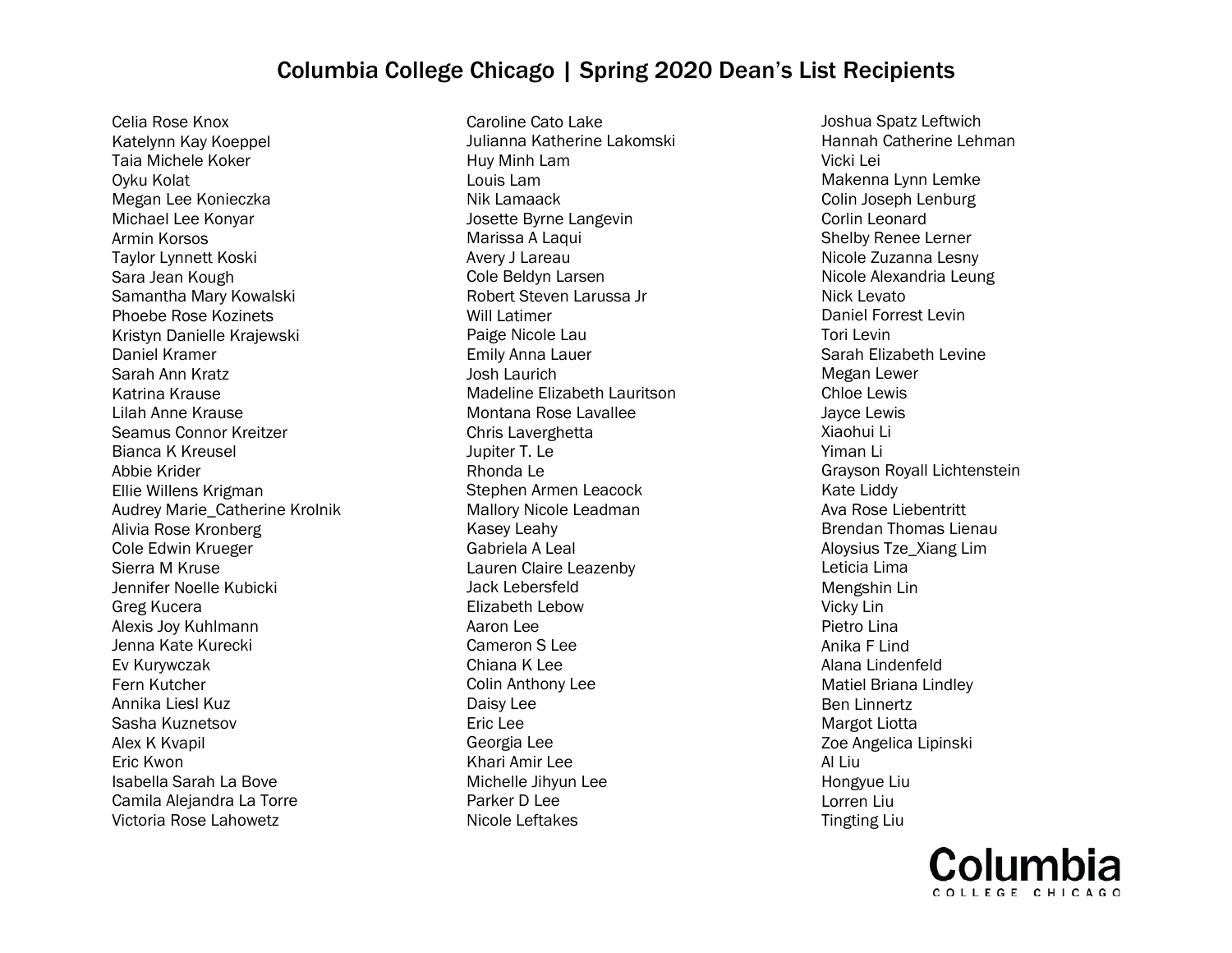Scotty Livingston Kristy Lynn Livolsi Kimberly Ramos Liwanag Josephine K Lo Karana Kimberly Lobaugh Benjamin Ryan Lobel Joy Lockwood Hannah Catherine Loessberg Liz Logback Isabella Alexandra Long Ally Longo Abrahan Lopez Danny Lopez Desma Michelle Lopez Marcos Lopez Sammy Loree Adam Justin Losoya Claire Elizabeth Lostutter Jayda Marie Love Case Scott Lowe Gillian Kathryn Lowe Haoxin Lu Hazel Anais Lucey Katelynn Alexandra\_ Luchtenburg Peterr Francis Lukinovich Benjamin Lurie Megan Rylee Lux Erin Marie Lyle Mya Lyman Kelyn Lynch Liam Zvi Lynch Cuishan Ma Frank Ma Sarah H Maali Olivia Mona Maalouf Brandon James Macciaro Rachel Lynn Macciaro

Autumn Paige MacDonald Rhiannon Beth\_Ione Mach Julia Machado DAlo de Oliveira Jennifer Laura Machuca Haley Jolene Macias Essence Nicole Mack Paige Christine Mackey Ronald MackRosen Zoe Lena Maddix Macee Capri Maddox Nick Madison Thomas Kinsella Madison Miles A Madsen Borden Sarah Nicole Maerten Allie Magee Gina Marie Maggiore Jack Mahanes Abbey Majewski Katie Malate Gianna Marie Malatesta Faith Malinowski Elise Ariane\_Marie Malone Caroline Mandarino Jakely Hannah Mange Miranda Rosalie Manier Cale D Manning Gabrielle Manolis Giovanna Mantovani Trevizam Allyson Paige Manzella Mackenzie Maples Mackenzie Noelle Maraccini Tracy Marasigan Andrea Marchan Angelica L Marcial Gilbert Alexander Marin Natalya Ariane Marinch Sydney Kristen Marion

Viridiana Marquez Alejandra Erlinda Marroquin Caden Zane Marshall Merry Marshall Celestina Lynn Marszalek Hayden Mary Marth Karla Michelle Martin Lauren Ray Martin Ray Martin Robert William Martin Sergi Martin Sarrau Alejandro Wiliam Martinez Jovani Martinez Marilyn Guadalupe Martinez Michelle Lauren Martinez Rylan C Martins Cade B Martsching Jessica Mascarenhas Nicole Massat Lauren Kathleen Mateling Luz Danaee Mateos Mulan Matthayasack Gionna Matthews Lukas Matuszewski Kenna Maurisak Hector Adrien\_Ken Mauro-Nguemah Vicky Mavreas Eric C Mayer Emma Dowling Mayers Abby Mayhue Kate McAlonen Lauren Mcbride Rhyarna Oletha Mcbride Blaine McBroom Gina Dee McCammon Nailah Kenya McCann Connie McCarthy

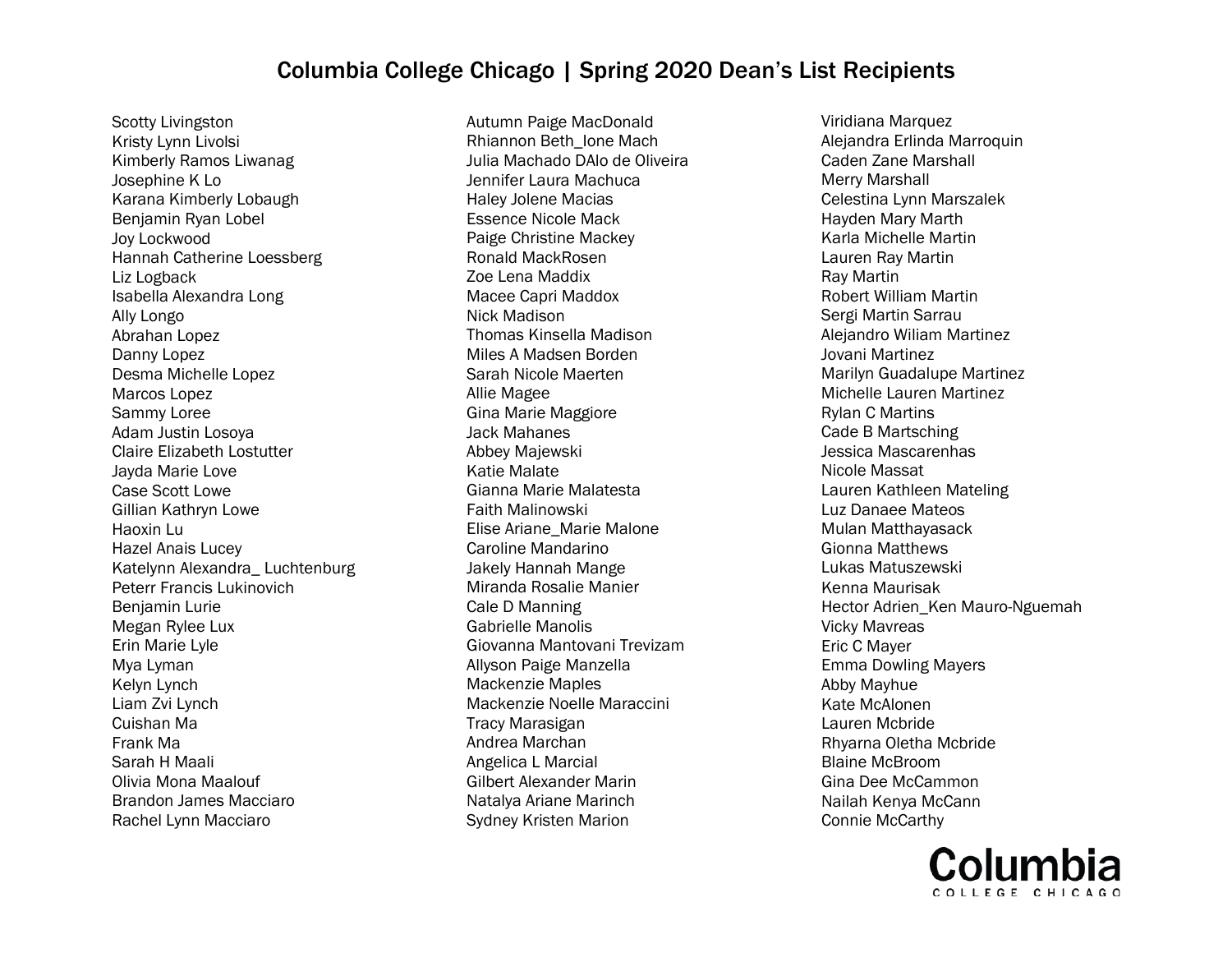Aidan William McChristie Dara Starr-Cynthia McClure Claire McConnell Tyler A McDaniel Rose Martha McDonald Sarah Elizabeth Mcdonald Kaela Rose McDonough Ash McDowell Maddy McEachen Kady Ellen McElhattan Kelly McElligott Abby Jo McFarland Megan Elizabeth McFarland Riley Payton Mcfarlane Allison McGarry Chandra Q. McGee Niajah M McGee Lawson Keith McGrain Samantha Marie Mcgrath Shaelin R Mcgrath Lillian Sara McIntosh Cheyenne McIntyre Rebecca McKenzie Lexi Mcknight Katelyn Ann McManis Chloe Blair McMullen Emma McNamee Luke Andrew McPherson Lucy McReynolds Alyssa Ann Meadowcroft Smease Mease Mikayla Renee Medders Angelina Evelyn Medina Josh Medina Kristina Grace\_Bevan Meima Makayla Rae Meinhardt Eion James Meldrum

Kait Mellies Savannah Grace Melton Rachel Marianne Meltzer Janelle Menard Sergio Mendia Rochelle Escobar Mendoza Imani Margie Menefee Chenyang Meng Maya Menon Korbin Blake Menosky Mollie Amanda Menuck Amy Mercado Nicholas Mercado Henry Paul Merklein Hannah May Merrill Blaise M Mesa Taylor Meschewski Dixie Mesi Windom Stuart\_Ellison Mesure Alexandra C Metrou Trevor Jay Metz Olivia Mei\_Hua Meyers Rachel E Meyerson Xinhuan Mi Sarah Kim Michalik Izabella Middleton Audrey Mikelson Dan Mark Miklos Kashmir Mikos Sophie Marie Mikos Yesenia Milan Keegan A Milano Rachel Elizabeth Milavec Clay Milborn Mark Oliver Miles II Harry Millan Caleb McLeod Miller

Camron D. Miller Dylan B Miller Lauren Elisia Miller Morgan Adell Miller Ryhen Nikole Miller Scarlet Sol Miller Samantha Milligan True Gordon Mills Naikym Marsellus Milton Chase Mincey Lucas En\_Wei Miroslaw Owen Patrick Misterovich Catie Mitchell Emma Dailey Mitchell Lorelei Iwalani Miyamura Troy Mize Siena Ann Moccia Mac Loki Modean Samantha Ann Molback Nina Ruttan Moldawsky Evelyn Caridad Molina Gabriela Molina Ruben A Molina Angela Joy Moline Marley S Molkentin Mads Moll Jennifer Eve Montas Elizabeth Monti Diamond Montiel Lilly Mooney Asher Moore Megan Leia Moore Shannan Nicole Moore Maxwell John Mootz Joseph Lawrence Morabe Sutton Moraes Suprajira Morakotjantachote

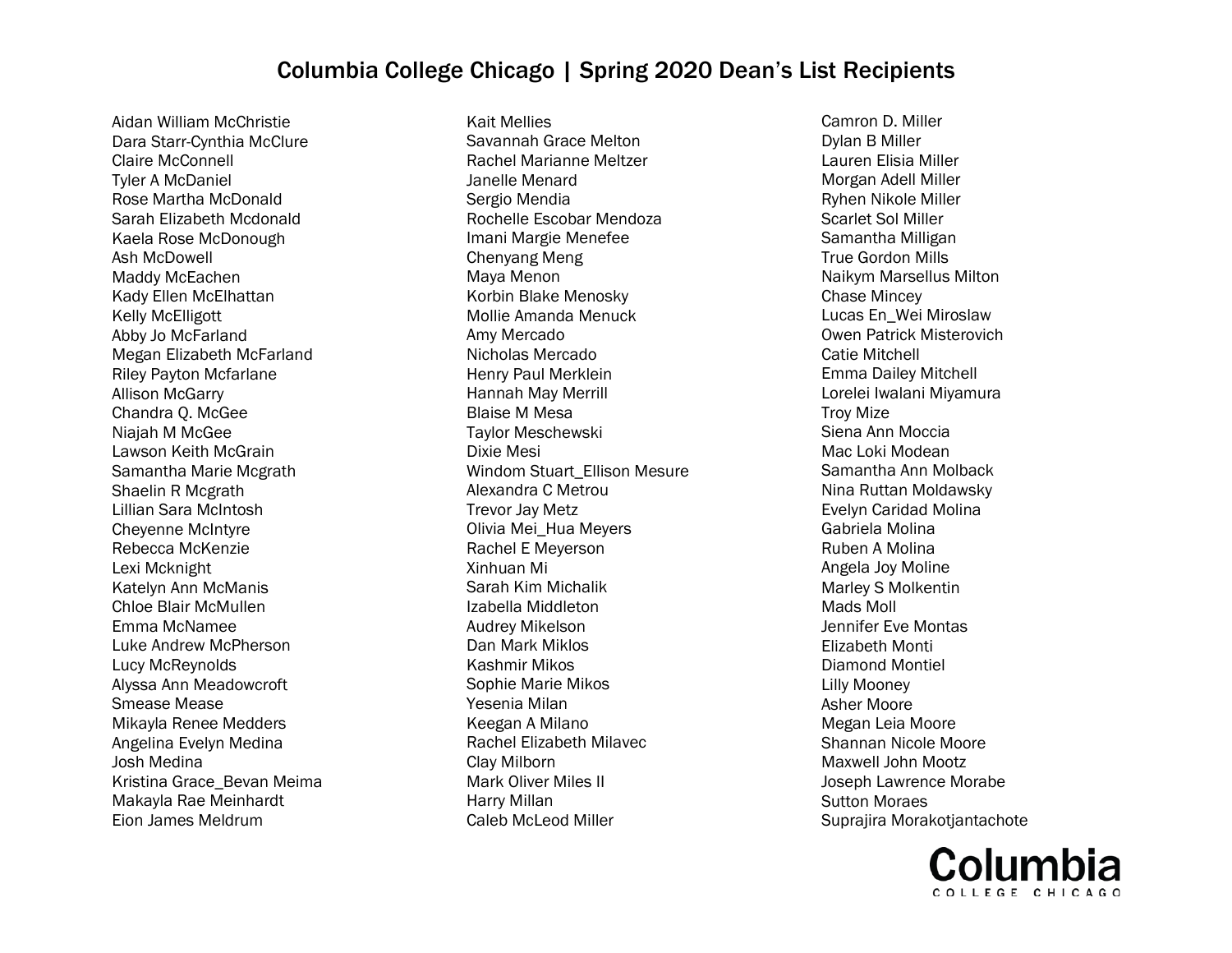Emily Morales Luis Isaac Morales Rebecca E Morales Tyler Morales Aidan Christopher Morello Ana Catalina Moreno Richard Dennis Morgan Jr Liv Moriarty Andrew Samuel Morris Callie Elizabeth Morris Emma Nicolle Morris Xavier Stevon Morris Eilish Margaret Morse-ORourke Fatima Moshaymesh Luke Daniel Moss Natalie Anne Moyer Angelica A Mrugala Kevin Muckian Renee Marie Mudgett Emmalyn Grace Mueller Clara Ingrid Muffitt Sarina Mugino Alimmah Maryam Muhammad Rahul Mulani Brendan Mulchrone Katrina Shivani Mulligan Annaliese Nicole Munn Cinthia M Munoz Karina Munoz Anastasia J Murphy Paige Murphy Peter Murphy Sean F Murphy Bri Murray Lizzy Murray Iman Music Mark Robert Myers

Marcus Devrin Myles Jr Polina Naletova Jamie Ann Nance Shelbert Devon Nance Jr Denzel Tetteh Nanor Angelina Cara Napoleone Magdalena Naruszewicz Halle Lauren Nash Ryan Nason Madeline Kennedy Nathaus Philip Nauman Tara Nicole Nava Kayleigh Nawrocki Imani Ayanna Neal Mary E Neely Jose Negrete Aviles Betsy K Neis Abby Nelson Connor Nelson Haleigh Elizabeth Nelson Mariah I Nelson David Joseph Nepomuceno Irene Lenora Nettnin McKenzie Louise Netz Ellie Magdalena Neumaier Jake Ryan Neumann Raiza Cheyenne Newberry-Quiroz John M Newell Hallie Ann Newnam Phuong Thanh\_Thien Ngo Angelina Conde Nguyen Grace Thao Nguyen Trang T Nguyen David Justin Nichol Therese Niedbala David Niemczyk Katarzyna Maria Niezgoda

Trail Canyon Niswonger Jesse Joe Noble Yeongseon Noh Toni Nordone Grace Anne Northcutt Bekah Norwood Kaylynne Patricia\_Corrine Nowak Rachel Nowak Shannon Nugent Hugo Nugraha Emma Carol Nykiel Emily Obedoza Thomas Oberski Jr Megan Elizabeth OBrien Charles Boyd O'Brien Rosalina Maria O'Connor Jonah R Ocuto Winter Oddo Batoul Amin Odeh Bryce Edward ODonnell Larissa Ogurkiewicz Calvin Wye\_Kit Oh Jessica Younjung Oh Alyssa Ohme Rebecka Olga Ohrstrom Kann Omar Ojeda Kaitlyn OKeefe Chris Okimoto Sophia Allegra Okugawa-Stoller Kara Christiane Olander Jasmine Olayan Beau Old Katie Olhausen Magnolia Blue Oliphant Angelica Olivera Garrett Olsen Tully Olsen

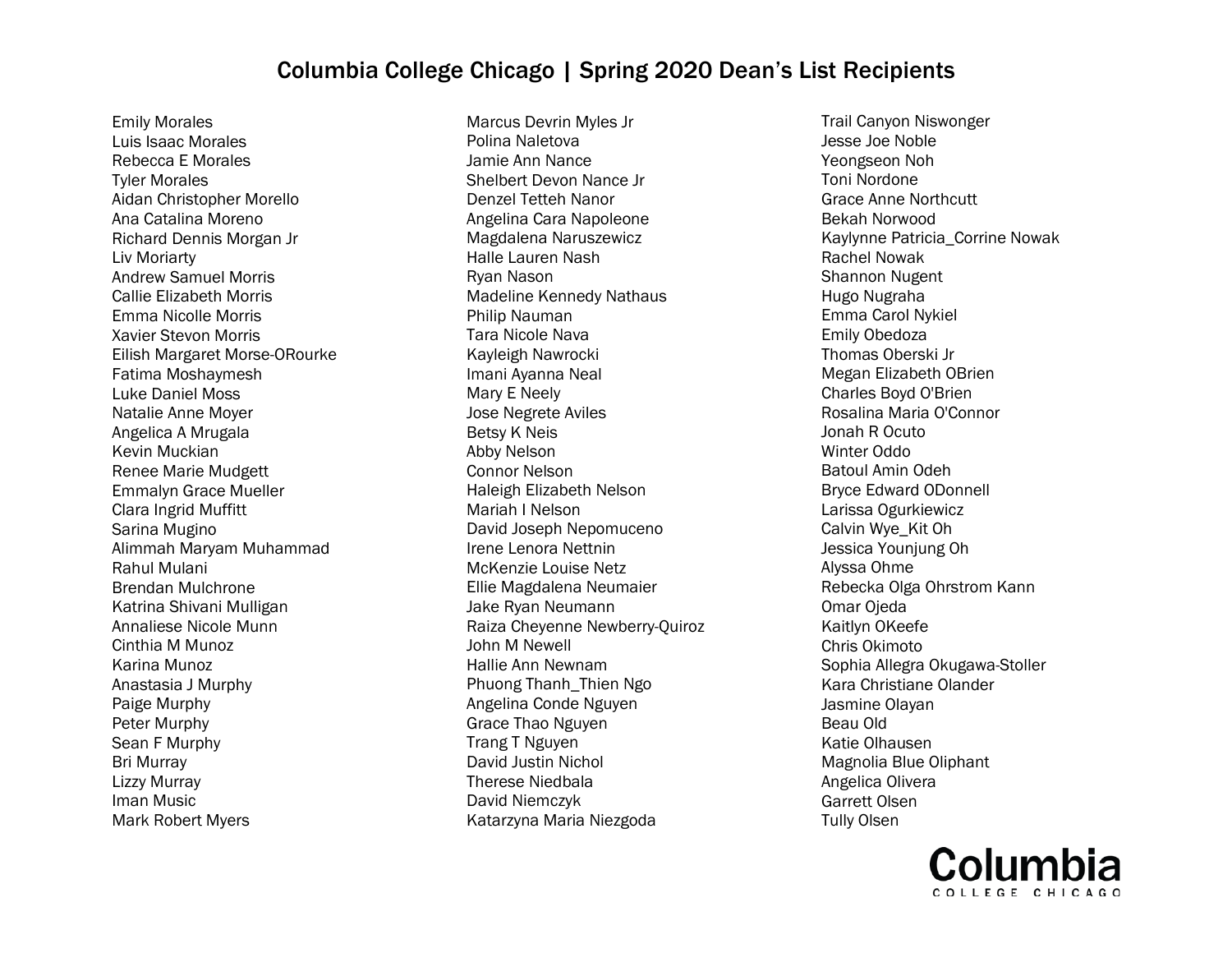Megan Renee Olszanski Madison Gloria Olszewski Salma Mahmoud Omari Eleni Omiriadis Tamara Ondrasik May Zin Oo Afua Ayaw Oppong-wadie Madison Caroline Oren Marissa Samarra Orlove Lucas Orre Benjamin Fernando Ortiz Christian Ortiz Lee Ryn Osburn Oliwia Julia Osiecka Eva Angelina Osorio Grant Thomas Osum Liliana Allison Otero Joe Ott Baylie Belewe Owen Victoria Lean Owen Avery Glenn Owings Anthony Raymond Oyer Joe Packham Jacqueline Michelle Padilla Sadie Ann Padjen Joy Angelique Padua Audrey Elizabeth Paige Hugo C Palacios-Fernandez Kaylee Rose Palak Anna Louise Paliga Marianna Maureen Palladino Christopher John Palmer Zackary Palmer Vanesa Iris Paramo Sonja Elisabeth Pardee Gaybriell Marie Paredes Tricia Parent

Keeley Parenteau Lander Parish Olivia Grace Parisi Aiden Park John (Juhwan) Park Loren Chanel Parker Natalie Maria Parker Cora Faye Paro Benjamin Alan Parr Tyler Parrish Ashlyn Riley Parsons Nikos Paschalis Megan Maloy Paschke Ami Kripesh Patel Shayna Patel Urja Patel Sydney Ryan Patterson Sasha Ann Pavlovic Megan Nicole Pawlak Ksymena Anna Pawlowicz Arthur Woody Payne Chase I Payne Patrick Joseph Payne Maya Elizabeth Payne-Schomaker Cydni Denise Payton Ava Peabody Reide Pearson Sebastian Herald Pedersen Alex Peek Anthony Joseph Pellegrino Sam Pellegrino Nathan Francis Pellizzari Mikayla Joanne\_Lubsey Penn Elliott Joel Pepich Savannah Ann Peplowski Daria Percy Alejandra Pereida

Ludvig Emanuel Peres Emily Elizabeth Perez Jennifer Mariah Perez Nazareth Perez Connor Alexander Perfect Angelina Sylvana Perino Devin Pathric Perjak Jordan N Perkins Jackie Michele Perri Rachael Anne Perry Trunoe Jay Perry Jacob Richard Pesci Mitchell D Petersen Alexander Kenneth Peterson Haley Peterson Anastasia Petran Anfernee Denzale Pettis David D Pham Hope Pham Roderick Lee Philipp Sophie Rose Philipson Nicholas Phillippi Antane Phillips Charlie Phillips Sean Phinney Michael Josep Picciano-Schatten Anna Pierczynski Jordan Matthew Pierson Taylor Evelyn Pike Vivian Marina Pina Ella J Pinceloup Valeria Pineda Josh Piper Emmah Isabelle Pirie Elizabeth Esther Piskorski Brianna Jean Pitterle Madeline Renee Pittler

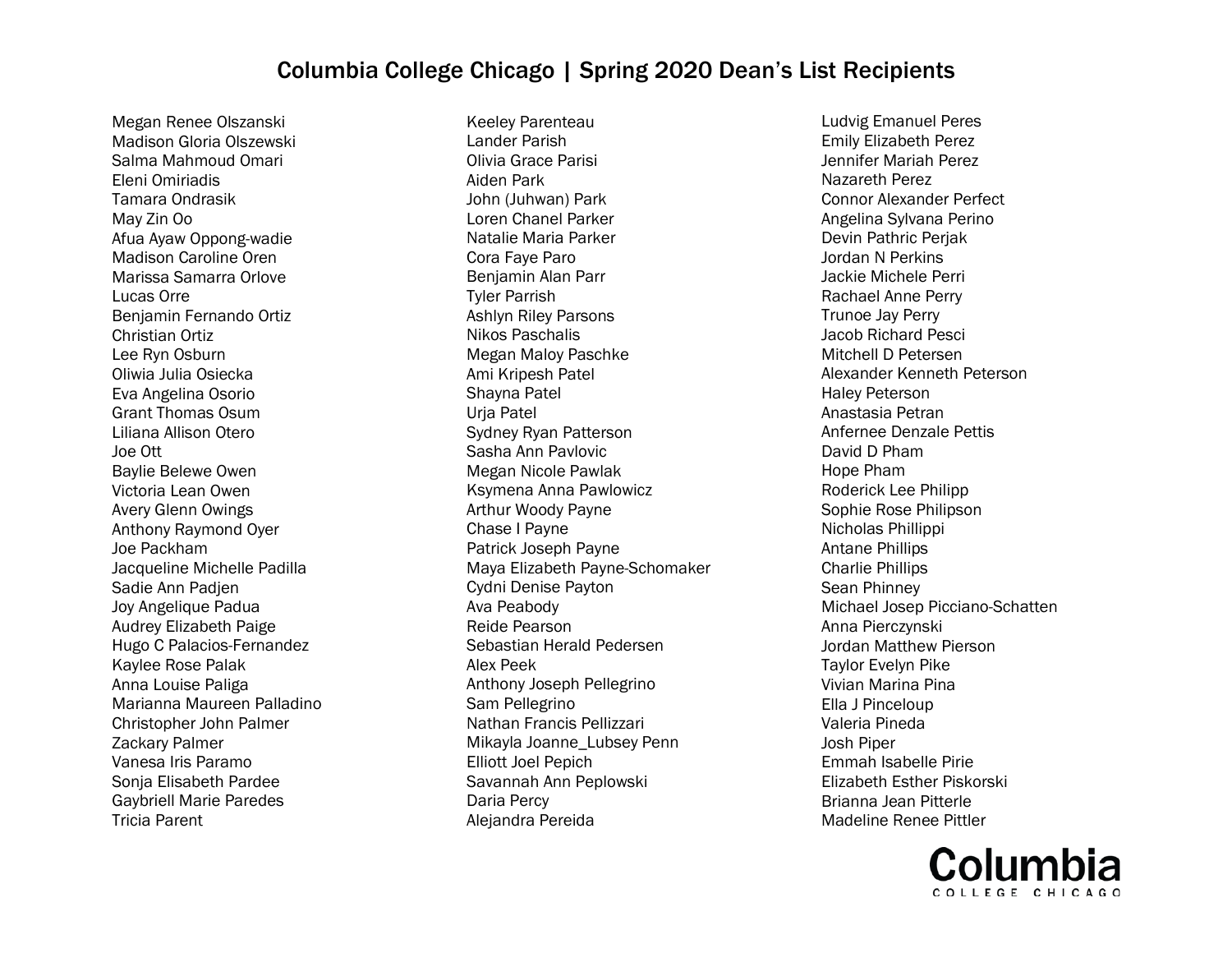Marco Antonio Pizano Matilda Plaza-Gibson Mary Grace Plazak Chris Plewka Kristina Dee Plumb Lauren F Plummer Braxton Taylor\_Qin\_Lee Po Alissa Pocius Ana Maria Gennadiev Podgaiskaya Teia Elise Podgorny Magdalena Pogue Olivia Natalie Policastro Emily Elizabeth Polick Kendall Lee Polidori Lucy Joy Polkinghorne Mitchell E Pollitt Ryan William Pollock Maureen Elizabeth Polyak Alex Michael Pomeroy Leonardo Ponce Anna Kay Pontius Hannah Eva Pope Francesco Porcello Dakota Azul Portell Meaghan Elizabeth Porter Sr Joseph Daniel Poselenzny Annabel Rose Pottebaum Malley Powell Laurel Irene Powers Miranda Mae Prater Ellie Prendes Delaney Anne Pressler Julianna Pressley Joey Prette Abby Price Sam Price Brandon James Prichard

Angie Prieto Madelena Primini Maisie Pryor Molly Rose Ptacek Elaine Pugsley Mallory Pummer Aashutosh Punjabi Tara Marie Purgaric Sarah Madeline Puzio Asia Cierra Pye Jason Pyne Jacquelyn Paige Pytlik Yasmeen Nader Qahwash Zhang Qiuzhang Ryan N Quade Connor Andrew Qualls Luca Quedas Beatriz Quiroz Hayley Raad Zachary S Raber Lindsey R Rabinowitz Samantha Lee Rabney Niko Radicanin Bianca Juliet Radice Stephanie Raemer Nicholas Raffae Eryn Nicole Rafferty Michael Rahme Karel Ramirez Christian Alexander Ramos Gaby Ramos Nathan Ramos Miranda M Randel Alessandra Rangel Cindy Alexandra Rangel Cameron James Rapata Adam James Rappe

Carolina Alexandra Rapta Autumn Lee Rasmus Nathan T Raymond Hannah Raymundo Grace Makenzie Reasoner Bryan Rebolledo Natalie M Rechner Jack Reddick-Cole Angelica Redovan Jessica Rachel Regan Grace Elizabeth Region Marissa Anne Reichelt Jake Thomas Reilly Maura Grace Reilly Thi Relf Shan Ren Wesley Gordon Reno Fiona Eleanor Renteria Avery T Resendiz Catrin Sarah Reyes Elena Nicole Reyes Joselle Blanca Reyes Zoey Reyes Adam Rezko Bailey Jewel Rezman Maria Ricci Amy Katherine Rice Sam Rice Noel Rich Zac Richey Sarah Jeanette Richman DeLisia Richmond Nia Amani Ricks Ruth Estefany Rico Mary Rose Ridderhoff Justin Kai Ridgel Abby Tomiko Rieve

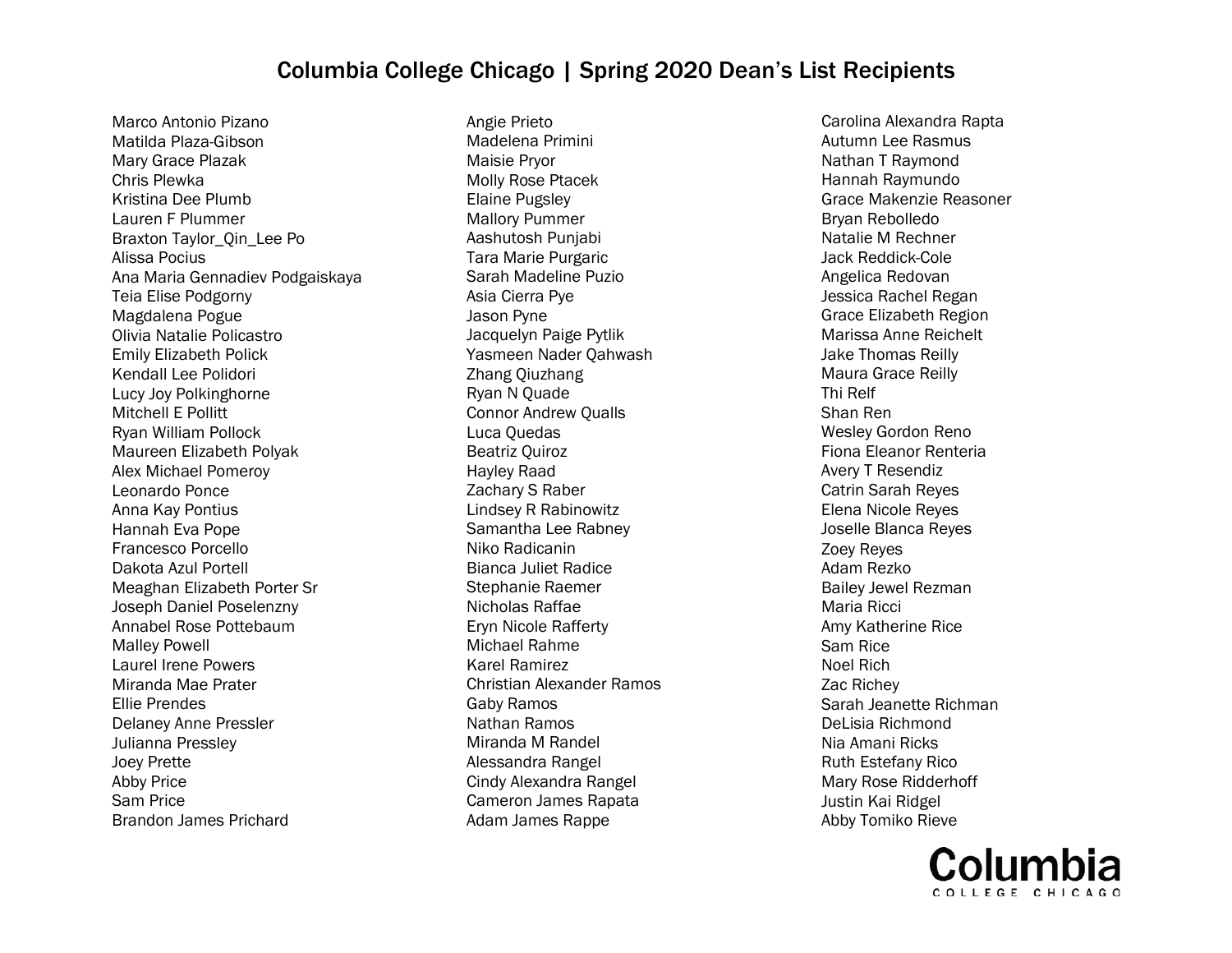Eve Rigby Oliver Elliott Rigsby Brigitte Riordan Jason Ritter Gabriel Rivera Jose Luis Rivera Megan Maria Rivera Michael Damian Rivera Brandon Tyler Robak Dakota Gwen Robb-Bryan Anna Marie Robbins Madalyn Grace Robbins DeMariae Roberson-Nettles Anthony Roberts Richie Roberts III Day Rebecca Robertson Noa Robida BelleAime Alexandra Robinson Christyn Robinson Hadley Victoria Robinson Peyton Danielle Robinson Sav Robinson Zach Robinson Eleanor Frances Roche Jake Rocklin Alea Rodriguez Aleyah Christina Rodriguez Bianca Marie Rodriguez Esmeralda Vianey Rodriguez Jaye Rodriguez Maya Azul Rodriguez Joshua Nathaniel Rogers Alana Marie Rojas Melanie Joyce Rolfe Anna M Romano Nina Lucia Romeo Carolina Romo

Gabby Rooney Oliver Roper Laura Patricia Rosario Ally Katherine Rosenthal Rachel Emily Rosewater Blake Eugene Ross Jennie Elizabeth Ross Shaelyn Nicole Rowe Jade M Roy Maddison Michelle Roy Stephanie Rubeo Marliese M Ruch Halle Dawson Rudloff Samuel Phillip Ruesink Carlo Fernando Ruiz Javier A Ruiz Michael David Rundle Tino Rusike Jada Nicole Russell Kevonna Tyiesha\_Monique Russell Megan L Russell Nathan Joseph Russo Ian S Rust Jadyn Nicole Rutherford Andrew Lindholm Ryan Kendell Ryan Giselle Christine Ryan-Arce Breianna Julya Ryle Malcolm James Ryshavy Matthew T Ryszkowski Paulina Aniela Ryt Ally Anna Saba David Sackerman Ivan Felix Saez Addy Saindon Kelsey Elizabeth Sakowski Sol Salinas

Nicholas Jordan Salinger Armand Alfred Samanamud Lucretia Rhys Samuel Tristen M Sanborn Eduardo Alexis Sanchez Jesus Alberto Sanchez Karla Itzel Sanchez Marcos R Sanchez Alexia Sanders Adrian Sandoval Alexis Joel Sandoval Robert Alexander Sandoval Sam Sanecki Sydnie M Sanford Rafael Eduardo Santana Holden Gabriel\_Caesar Santi Derek Santiago Angela M Santoleri Jennifer Santos Kailyn Joie Santos Luis Antonio Santos Janet Santoyo Noah Steven Savoie Scarlett Sawatzky Samantha June Sawyer Brian Daniel Scally JoJo Scanlon III Danilo Scekic Brenna Schaefers Olivia Schappacher Alice Thompson Scharf Hailianne Merideth Schawo Makala Jayne Scheel Zach Scheffer Alex Matthew Schenberg Ali Schiffner Oliver Schilling

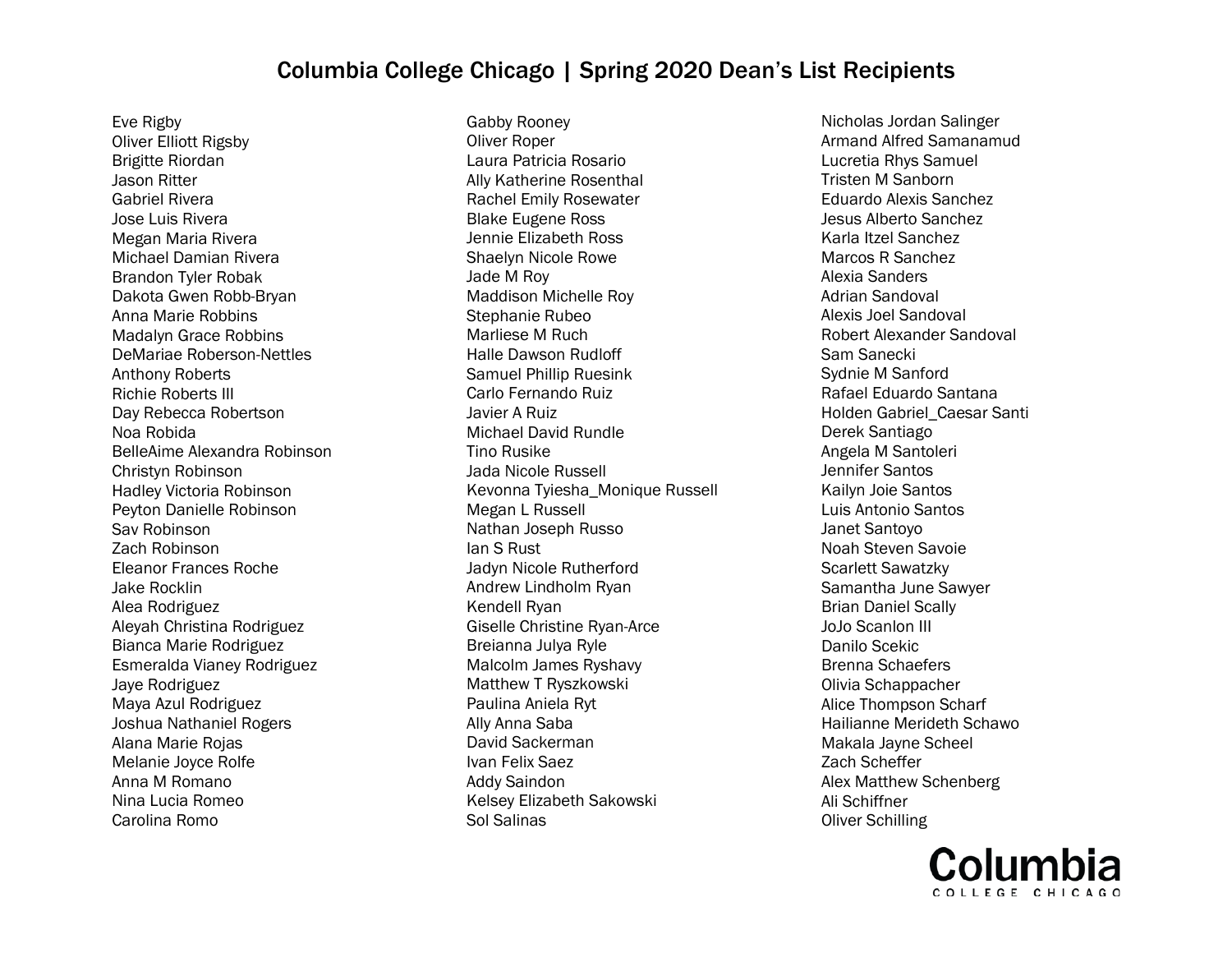Emma Rose Schlader Cait Schlieger Alex Schmelter Jacob Schmidt Janey L Schmidt Bethany LaVonne Schmieder Summerlee Jade Schmitt Brandon Edward Schneider Rachel Marie Schnoebelen Arielle Joan\_Cypress Schnur Elizabeth Grace Schobert Ethan James Schoenborn Morgan Rae Schoenecker Keefer James Schoon Jethro John Schoppenhorst Sarah Lynn Schorle Alexandra G Schrepferman Carsen Nora Schroeder Abby Schultz Ian G Schultz Jack Donald Schultz Hannah Marie Schumacher Olivia Belle Schurman Jacob David Schwarz Lilli Schweitzer Priscilla Mercedes Scola Frenchie Scott Ian Matthew Scott Olivia Louise Scruggs Adele Sego Santana Segriff Cassi Seifert Anisa Selenica Jillian L Selley Allie Semrow Mohit Sengupta Grace Catherine Senior

Amina Sergazina Ralphie Serpico Evryn Sevcech Sydney L Sexton Gil Shahar Pouya Shahbazi Sr Isabelle Marie Shavrnoch Mackenzie Elizabeth Shelton Rylie G Shettler SunAh Shim Matthew Alan Shope Arden Willoughby Short London Chantel Short Gretchen F Shull Alyssa Lindsey Shuster Aidan A Siavelis V Sidaugaite Zelda Reh\_Vap Sidener Noah Park Siegel Tina Siegler Ben Sill Laura Louise Sillanpaa Derian Silva Nathalie Silva Samantha Alexsandra Silva Allison Rianne Simmons Elaine Claire Simmons Taylor DeBary Simonette Amaiya Chanel Sims Lauren Elizabeth Sims Ella Mae Sinclaire Akash Singh Samantha Leigh Siple Vered Rachel Siroka Nyia Dela Sissac Ben Skarnulis Mary Rose Skittone

Chloe Campbell Skoczen Kaylie Nicole Slack Dylan Patrick Slade Emma Claire Slattery Luke Theophilus Slaughter Curtis Slisz Rylie Nicole Smedley Jaida Page Smigielski Jo Smilkova Abby Smith Avery E Smith Caroline Mason Smith Cody W Smith Cooper H Smith Dakota Leonidas-\_Bejarano Smith Hannah Smith Jackson Shane Smith Langley Lucille Smith Lucas Smith Lulu Smith Maddy Smith Maggie Smith Sean Kerr Smith Sydney Marie Smith Jake Smolen Sigourney Sneed Lizvett Lucero Solano Nik Soldatovic Polina Solomakhina Lily Ann Someson Rana Somo Melody Song Walter Daniel Sorel Jenn Sorvick Nick Modesto Soto Gia Rita Spalla Jordan Spannbauer

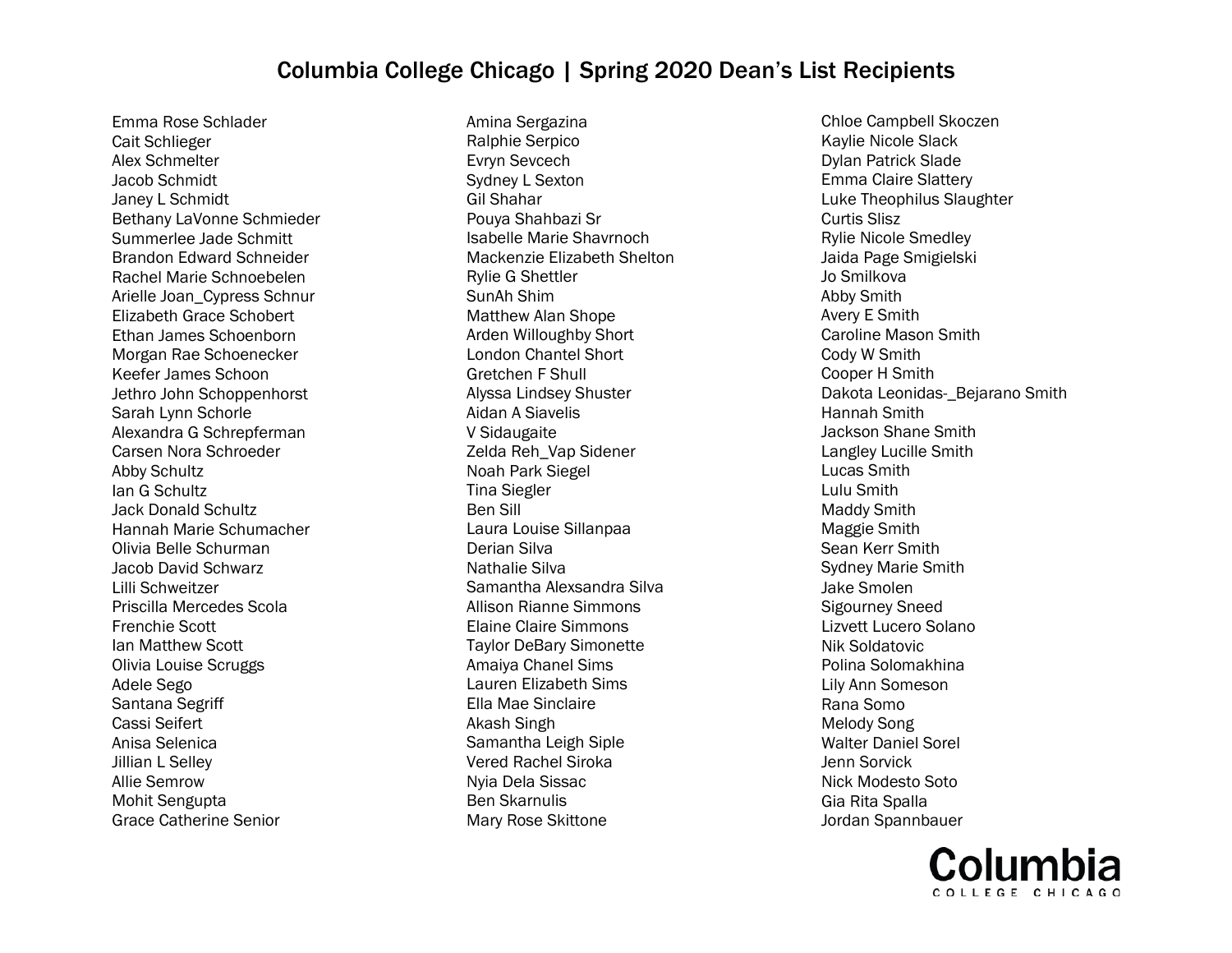Kate Spence Ray Castel Spence Jackie Spencer Joshua D Sperger Alex Sperry Andrea Sperry Karen Elizabeth Spriggs Hailey Elizabeth Springer Anthony Sprunk Allie Sroka Finn Sroka Ben St John Alyssa Ann St. Laurent Sarah Orion Staab Mehsen Avery Stafford Nia Kamil Stafford Darrel Jay Flores Stagen Mason Anton Stahl Sierra Brooke Stamm Lana Rose Stanczak Brady Scott Stanfield Olivia Raine Stankovich Ella Stanley Kyra Lee Stanley Alexandria Noell Stanton Claire Stanton David Jeremiah Stanton Sara Stead O Stecina Alana Steele Haley Renee Steenbergen Zoe Steenwyk Savanna Hope Steffens Nicole LeAnn Steffensen Katrina Steffy Daniel Jeffery Steininger Amanda Rose Steinke

Dan Steinmetz Catherine Julia Stema Alex Stepanek Sam Sterbenz Randall Domenic Stern Trevor Stewart Grace Q Stiak Anna Stobaugh Jacqlyn Paka-Anna Stoltenberg Michael Stone Chris Stopka Mitch Stout Cal Strawhecker Alyssa Nicole Streets Myana Z Strickland Scott Bernard Strom Wesley Strubbe Colette Hanna Stubitsch Madelynn Joy Stuenkel Samuel Augustine Stukel Conner Preston Stumm Jessica Sturgeon Jake Joesph Suffern Michelle Sulik Erin Elizabeth Sullivan Laine S Sulz Natalie Nicole Sumrall Voravan Susettheenee Hannah M Sutherland Sierrah Lynn Sutherland Sedona Lynn Sutker Maeve Ann Swan Jordan Rose Swanson Hanna Lee Swartz Alissa Marie Swatkowski Evan Wolf Sweeney Jodi Michelle Swiderski

Georgia Elizabeth Swinand Moira R Swinford Reagan Nicole Sword Safura Afaf Syed Kayla Sykes Andrew Sykora Sabrina Szigeti Leor Szleifer Sienna Osanna Szustak Camryn Amelia\_Maring Tabiolo DMya Zenia Tabron Jenna Symone Tahhan Jay Takaizumi Zoe Takaki Grace Patricia Tallmadge Jaustin Stevenson Figerou Tan Xian Hong Tan Benjamin Sparhawk Tancredi Jiening Tao Logan Robert Tarter Sarah Taschetta Mariah Faye Tatum Desiree Lateesha-Celia Taylor Jonathan Edward Taylor Journey I Taylor Kayla Christine Taylor Liam Michael Taylor Victoria Elizabeth Teixidor Trevor Nicholas Templeton Jack Tenbusch Michael David Tendy Rosa Francesca Terenzio Elyse Terrazas Redding H Tews Angelica Texcahua Darsh R Thakker Kat Thanopoulos

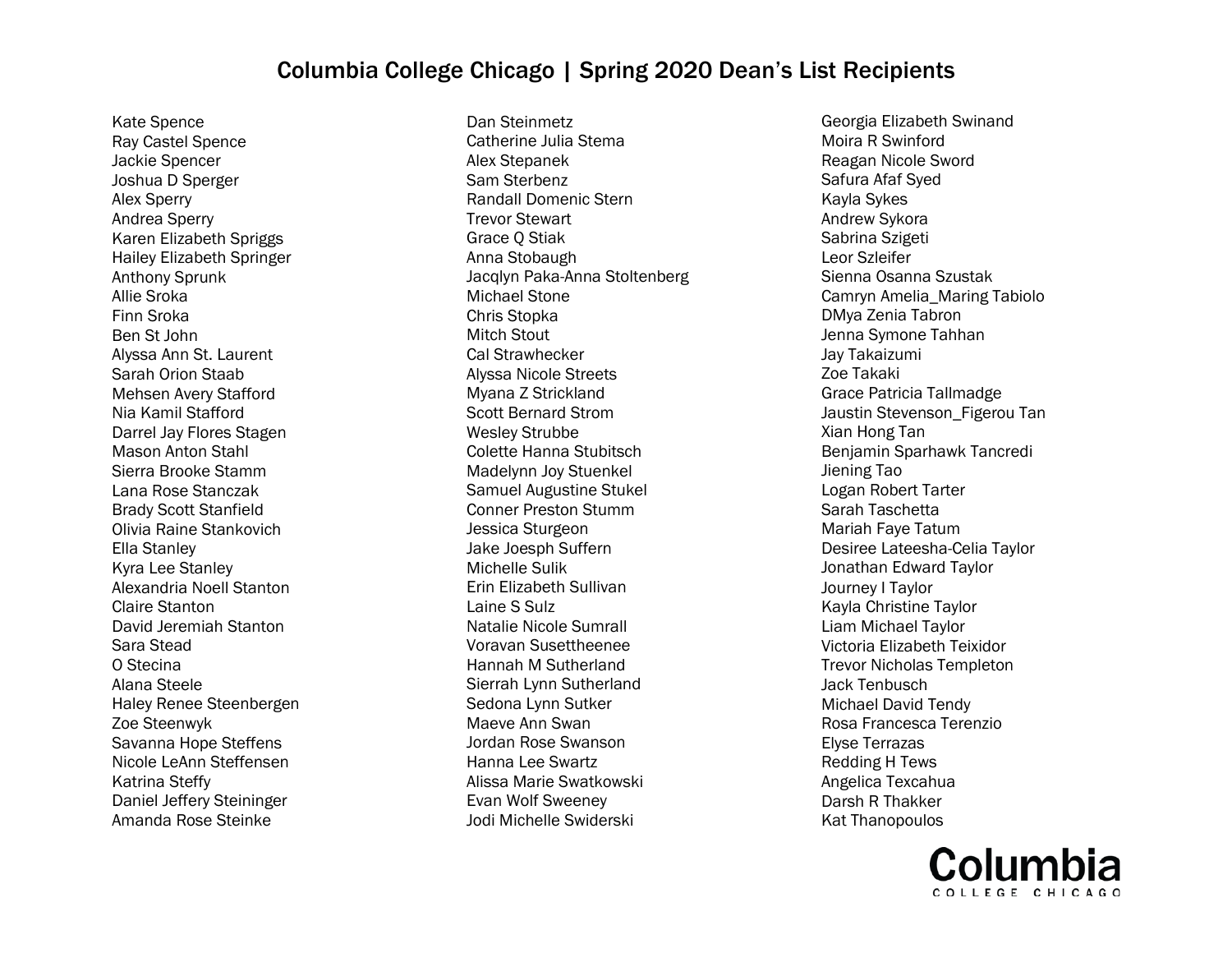Helen Thayer Lianna C Thierry Jazmin Thomas Kirsten Thomas Allison Jessica Thompson Carley Ruth Thompson Carlie K Thompson Izaak Thompson Jello Thompson Kat Thompson Mirina M Thompson Jackson Ernest Thoren Bella Thornton Riley James Thorpe Savanna Thunder Christopher Scott Thurston Jr Kayla Idesa Marie Manala Timbol Avery Rose Timmons Nealie M Tinlin Nia Tamar Tipton Josh Tischler Gabriella Marie Titolo Michelle Nicole Tlusty Rebecca Sue Tober Camryn Joy Tokos Shane Tolentino Phoebe Anastasia Tomsu Kaelan Tonjes Ariel Elizabeth Tonkel Janessa Yvette Torres Joe Torres Mia Celine Torres Osvaldo Torres Raegan Elizabeth Townsend Siobhan Townsend Rita Maria Tramelli Marissa Doreen Traver

Alonna JRhea Traylor Rachel Trebswether Joseph William Trezek Joshua Edward Trimble Grace Luisa Trivax Ben Troccoli Joe Troop Stephanie Trost Isabel Trujillo Anh Truong Ryan Edward Tucker Ben E Tull Patrick Scott Tumulty Kim Tupas Estefany Turcios Jerod Dean Turner Katie Turner Krystal Chanel Turner Myer Lee Turner Jr Nicole Marie Turner Sharonda Amelia Tutson Nia Jean Twaddle Michelle Tylka Wil Tyner Claire Wright Tyznik Luke Ulis Alex Underwood Drew Underwood Journey Tupper Ungashick Hope I Unger Natasha Rose Uno Estefania Unzueta Fabian Uribe Katie Ussery Gabriel Alexander Utreras Leanne Christina Uzelac Raven Vales

Leo Vallecillo Matthew Aldert Van Bruggen Alexandra Paige Van Loon Michael David Vanbodegom-Smith Megan Marie VanDamme Madeleine Grace VandenHeuvel Max Vanderwerf Mandi Cheri Vanhoy Matt VanOsdol James Vansen-Saines Maria Joanna Varela Daniel David Vargas Samuel Edward Vargas Felipe Fiorini Vasconcellos Natalia Syrentha Vasic Mia Marie Vasquez Jasmeen Dorothy Vaughn Madika Vaynerman Maya Elise Vazquez Melissa S Vazquez Miguel Vazquez Jr Arlene Vecchi Daniel Vega Sabrina Nikolette Velazquez Frank Charles Vella Anna Venekamp Kaitlyn Venturina Matthew Charles Vergun Shane Michael Verkest Five Verrier Emily Viera Juan Carlos Villada Lilly Villalba Esmeralda Villalpando Johanna Villanueva Matthew Montoya Villanueva Chris Villapuda

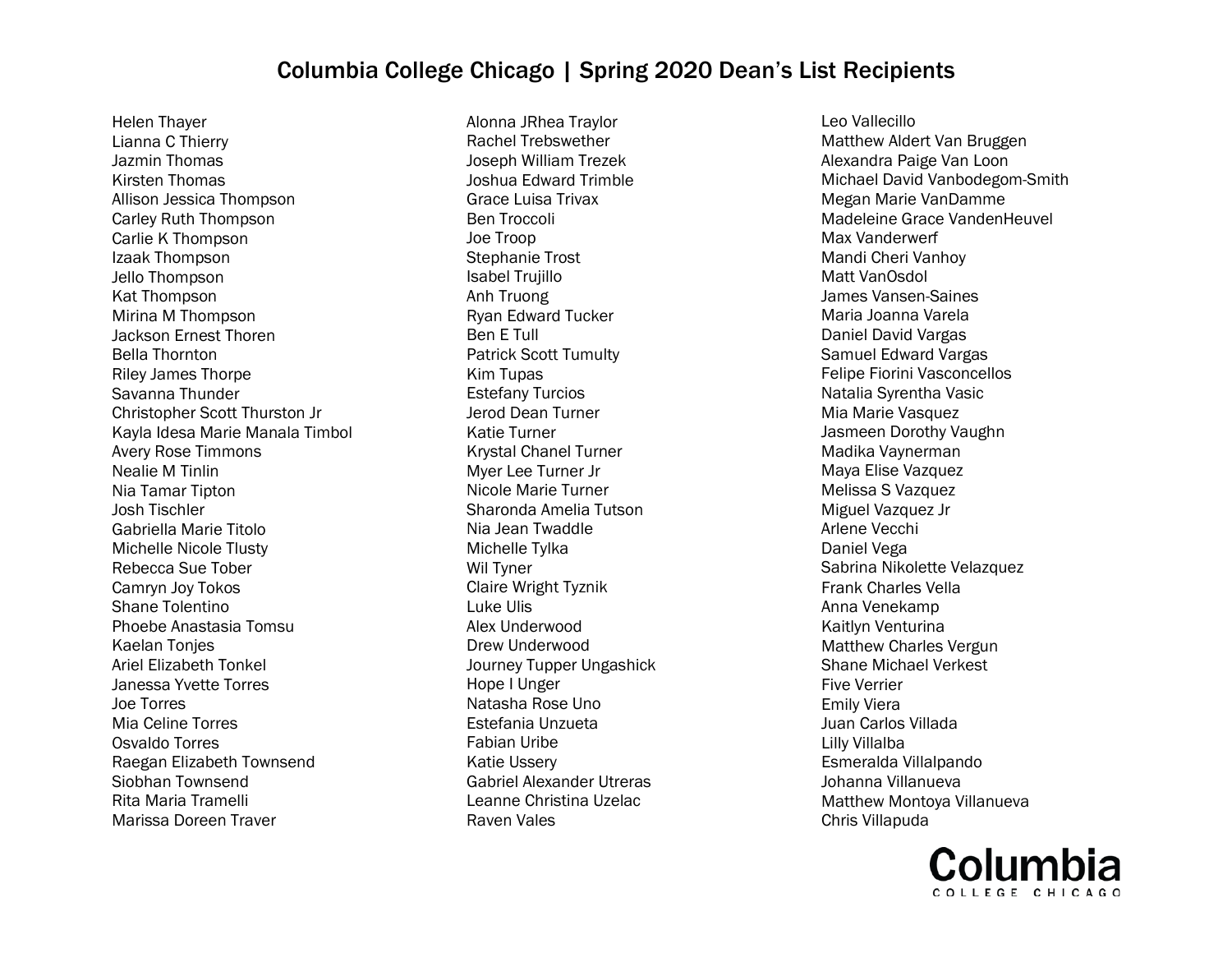Raina Villareal Marshall Allen Villarreal Sheridyn Elaine Villarreal Valerie Halla Villarreal Denisa Viragova Caleb Viti Michael Anthony Vitiritti John Robert Viveiros Rachel Lynn Vogrich Ally Vonderheide Taylor Alexander Vos Sofiya Vozyakova Mykhaylo Vuchastyy Charlie Wacholz Michelle Waclawik Imani Z Wagner Matthew David Walcott Peyton Maria Waldera Monika Amalia Walewender Callie Waligora Sandra Elzbeta Walkowicz Johnathan Wallace Mary Ann Regan Wallace Liam Mitchell Walleck Dylan Wallengren Josiah Nethanel Walls Frankie Walsh Matti Walter Wren Walters Mariusz Jan Walus Lily Maya Wan Madison Claire Wancata Hayley Wang Nick Wang William Wang Xinxin Wang Yichen Wang

Yingxuan Wang Asha Kali Ward Kenny Ward Amber Denae Warfield Gemma Elizabeth Warren Jeremiah Allen Warren Maya Chanel Wash Shiloh Tumo Washington Mary Isabel Watkins Mary Elizabeth Watson Ava Jeanne Watts Kaitlin Elizabeth Watts Ella Watylyk Jonathan Jesus Way Houston Weatherly Andi Weaver Adam Michael Weber Sydney Laurel Weber Alexa Marie Wechet Gillian Hana-Jordan Wedemeyer Christen E Weeden Josh Wegwerth Pierce Wei Zixin Wei Emma Marie Weightman Jack Weimer Olivia Weintraub Hannah Weiss Parker Sydney Weldon Katie Welko Bonnie Tess Weller Julia Sara Weller Julianna Corinne Welling Leah Renee Wellman Jakayla Charisma Wells Xin Wen Hadley Scott Wendt

Jayda Ann Wentworth Elliott Dean Wesa Paul Wesolowski Charlie West Kevin Earl West Kyle Kenneth West Alena Wetter Mason Riley Wezensky Jenna Whalen Moriah L Wheeler Josie Whisman Alex Henry White David James White Javon Anthony White Jr Jesse L White Julia Carolyn White Natalie Marie White Sam White Alexander Gage Whitehurst Deanna Lynn Whitlow Honey Bee Whitmire Ren Curtis Whitney Matt Whoriskey Emma E Wiederkehr Grace Margaret Wiener Daniel Timothy Wilgosiewicz Eleanor Rebecca Wilhelmi Alex Wilkerson Adrianna Genevieve Wilkes Camille Marie Willaford Gabriel Willemssen Alijah Isaiah Williams Andrea Lynn Williams Chris Williams Daijah Williams Danya Jean Williams Dylan T Williams